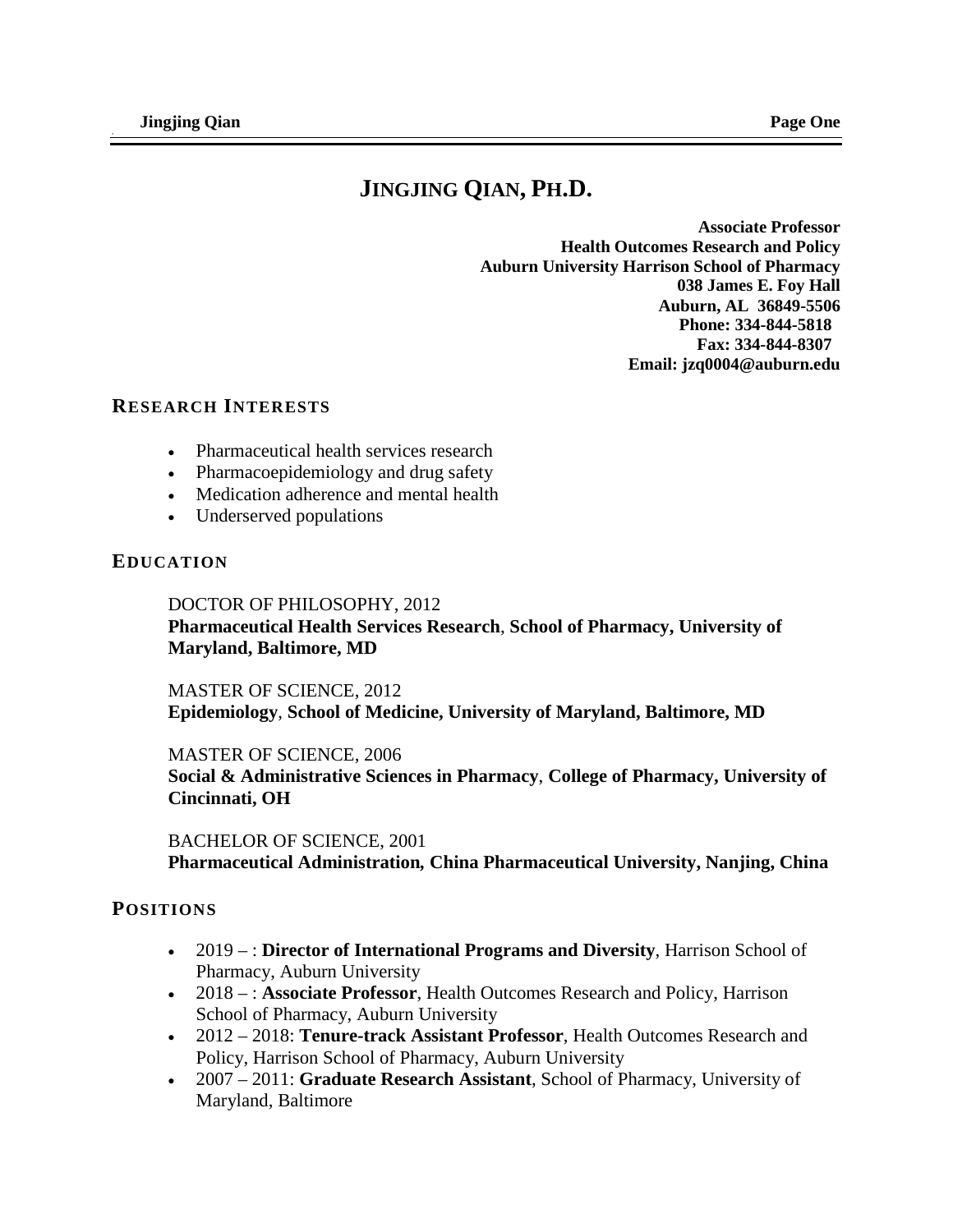# **POSITIONS (CONT'D)**

- 2009 2011: **President**, International Society for Pharmacoepidemiology Student Chapter at University of Maryland, Baltimore
- May August, 2009: **Research Assistant Intern**, WorldWide Epidemiology Department, GlaxoSmithKline, Upper Providence, PA
- 2006 2007: **Graduate Teaching Assistant**, School of Pharmacy, University of Maryland, Baltimore, MD
- 2004 2006: **Graduate Research/Teaching Assistant**, College of Pharmacy, University of Cincinnati, OH
- 2001 2004: **Instructor**, Chongqing Medical University, School of Pharmacy, Chongqing, China

# **ACADEMIC AWARDS**

- 2018: American Association of Colleges of Pharmacy Walmart Scholar Mentor
- 2018: Faculty Excellence in Research/Creative Works Award, Auburn University Harrison School of Pharmacy
- 2015 2017: Faculty Research Excellence Award, Auburn University Harrison School of Pharmacy
- 2012 2013: American Association of Colleges of Pharmacy New Investigator Award
- 2011: 27th ICPE: International Conference on Pharmacoepidemiology & Therapeutic Risk Management Student Travel Scholarship
- 2011: Best Student Abstract Award, 2011 AcademyHealth Annual Research Meeting
- 2006 2011: University Graduate Scholarship Award, University of Maryland, Baltimore, MD
- 2004 2006: University Graduate Scholarship Award, University of Cincinnati, OH
- 1999 2000: University Undergraduate Scholarship Award, China Pharmaceutical University, China

# **PROFESSIONAL MEMBERSHIPS**

- 2009 present: International Society of Pharmacoepidemiology
- 2010 present: AcademyHealth
- 2011 present: International Society for Pharmacoeconomics and Outcome Research
- 2012 present: American Association of Colleges of Pharmacy
- 2017 2018: Alabama Pharmacist Association
- 2009 2010, 2017-2018: American Public Health Association
- 2009 2012: American Association for the Advancement of Science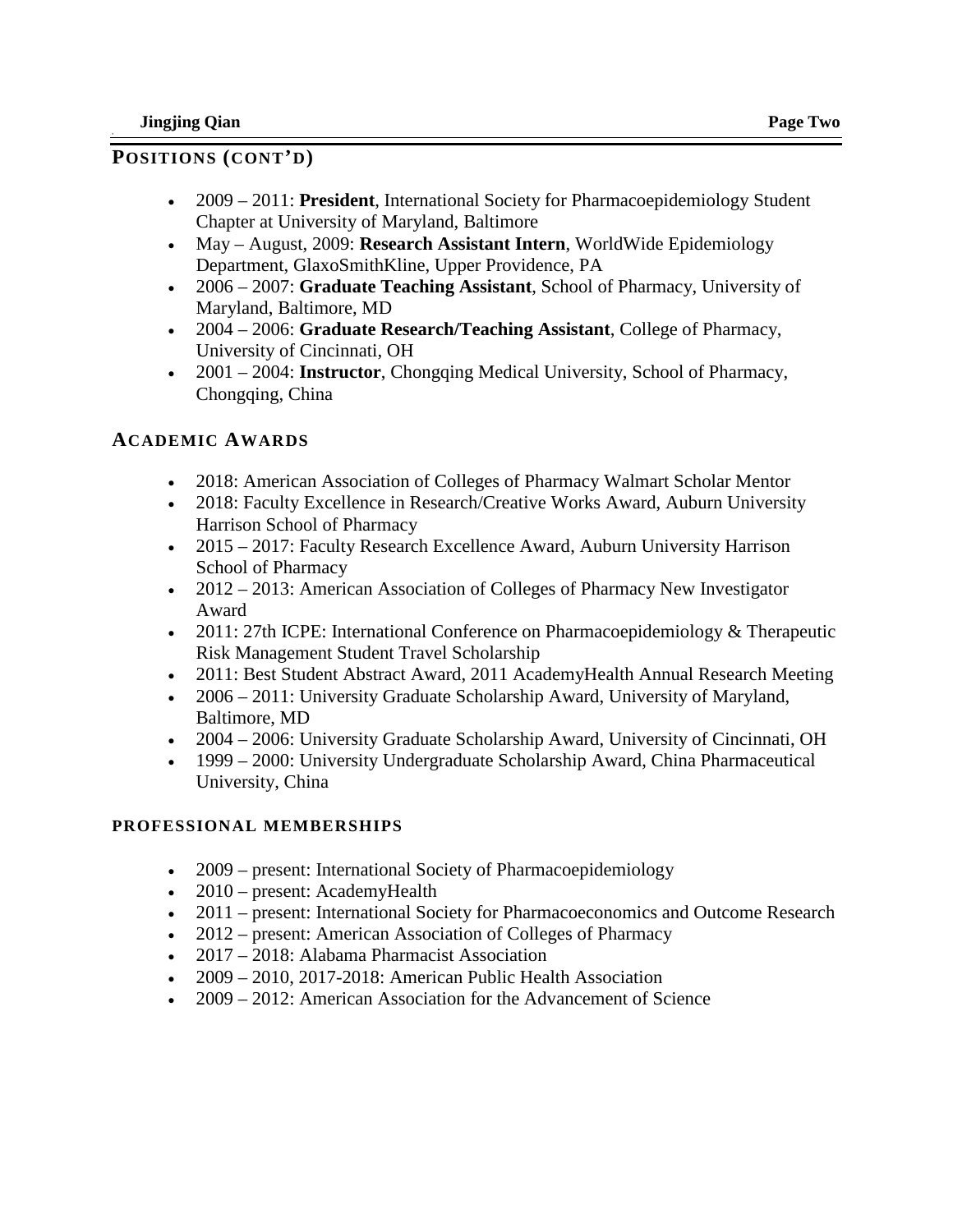### **PROFESSIONAL SERVICE**

- 2020 present: Reviewer, Drug Discovery Today
- 2019 present: Reviewer, Journal of Women's Health
- 2019 present: Reviewer, Digestive Diseases and Sciences
- 2019 present: Reviewer, Health Services Research
- 2018 present: Academic Editor, PLOS ONE
- 2018 present: Reviewer, Annals of Internal Medicine
- 2018 present: Reviewer, BMJ Open
- 2018 present: Reviewer, BMC Health Services Research
- 2018 present: Reviewer, Journal of Pain and Symptom
- 2016 present: Reviewer, Addiction
- 2016 present: Reviewer, Substance Use and Misuse
- 2016 present: Reviewer, Journal of the American Pharmacists Association
- 2016 present: Reviewer, Current Medical Research and Opinion
- 2016 present: Reviewer, AIDS Care
- 2016 present: Reviewer, Aging  $&$  Mental Health
- 2015 present: Reviewer, PLOS ONE
- 2015 present: Reviewer, General Hospital Psychiatry
- 2015 present: Reviewer, International Journal of Geriatric Psychiatry
- 2014 present: Reviewer, Journal of Psychosomatic Research
- 2014 present: Reviewer, Research in Developmental Disabilities
- 2014 present: Reviewer, Journal of Thoracic Disease
- 2013 present: Reviewer, Journal of the American Geriatrics Society
- 2013 present: Reviewer, Pharmacoepidemiology and Drug Safety
- 2013 present: Reviewer, Journal of Medical Economics
- 2012 present: Reviewer, Medical Care
- 2011 present: Reviewer, Value in Health
- 2010 present: Reviewer, International Conference on Pharmacoepidemiology  $\&$ Therapeutic Risk Management (ICPE) abstract review

### **PEER-REVIEWED PUBLICATIONS**

- 1. Mishuk AU, Chen L, Li C, Huo N, Hansen RA, Harris I, Kiptanui Z, **Qian J**. Patient Factors Associated with Oral Generic Olanzapine Initiation and Substitution among Medicaid Beneficiaries: A New User Cohort Study. *Curr Med Res Opin.* In press (*corresponding author*)
- 2. Cheng N, Farley JF, **Qian J**, Zeng P, Chou C, Hansen RA. The Association of Continuity of Care and Risk of Mortality in Breast Cancer Patients with Cardiometabolic Comorbidities. *J Psychosoc Oncol*. In press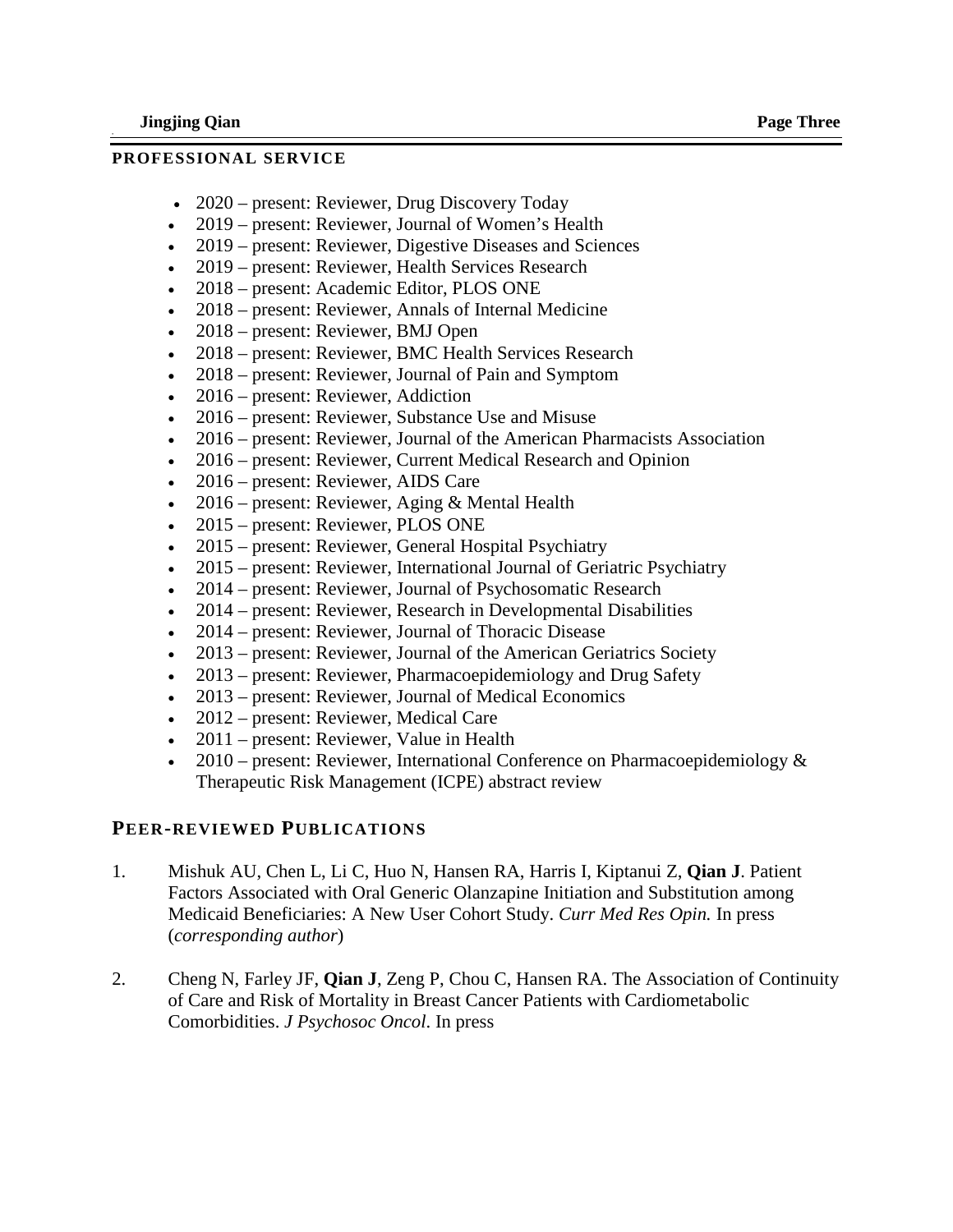- 3. Tanni K, Truong B, AlMahasis S, **Qian J**. Safety of Marketed Cancer Supportive Care Biosimilars in the U.S.: A Disproportionality Analysis Using the Food and Drug Administration Adverse Event Reporting System (FAERS) Database. *BioDrugs*. In press (*corresponding author*)
- 4. **Qian J**. Uptake and Cost of Biosimilar Filgrastim among the Medicare and Medicaid Populations in 2015-2018. *J Manag Care Spec Pharm*. In press (*corresponding author*)
- 5. Fahim SM, Hsu CH, Lin FJ, **Qian J**, Chou C. Associations between Prior Use of Antidiabetic Medication and Breast Cancer Stage at Diagnosis. *Expert Opin Drug Saf*. In press
- 6. Hohmann N, Poudel N, Garza KB, Surry D, Hansen RA, Harris I, Kiptanui Z, Oguntimein O, Mitchell MF, **Qian J**. Patient and Caregiver Opinions about an FDAdeveloped Generic Drug Educational Handout: A Pilot Cross-sectional Survey. *J Am Pharm Assoc*. In press (*corresponding author*)
- 7. Fahim SM, Huo N, Li C, **Qian J**. Screening Mammography Utilization among Female Medicare Beneficiaries and Breast Cancer Survivors in 2002-2016. *J Womens Health*. In press (*corresponding author*)
- 8. Mishuk AU, Chen L, Gaillard P, Hansen RA, Westrick SC, **Qian J**. National Trends in Prescription Proton Pump Inhibitors (PPI) Use and Expenditure in the U.S. in 2002-2017. *J Am Pharm Assoc*. In press (*corresponding author*)
- 9. Rahman M, Howard G, **Qian J**, Garza KB, Abebe A, Hansen RA. Disparities in all-cause mortality with potentially inappropriate medication use: Analysis of the REasons for Geographic And Racial Differences in Stroke (REGARDS) study. *J Am Pharm Assoc*. In press
- 10. Alatawi Y, Hansen RA, Chou C, **Qian J**, Suppiramaniam V, Cao G. The Impact of Cognitive Impairment on Survival and Medication Adherence among Older Women with Breast Cancer. *Breast Cancer*. In press
- 11. Chen L, Li C, Huo N, Mishuk AU, Hansen RA, Harris I, Kiptanui Z, **Qian J**. Oral Generic Tacrolimus Initiation and Substitution in the Medicaid Population: A New User Cohort Study. *Curr Med Res Opin.* In press (*corresponding author*)
- 12. Rahman M, Howard G, **Qian J**, Garza KB, Abebe A, Hansen RA. Disparities in Cognitive Impairment with Anticholinergic Drug Use: A Population-based Study. *Neurol Clin Pract*. In press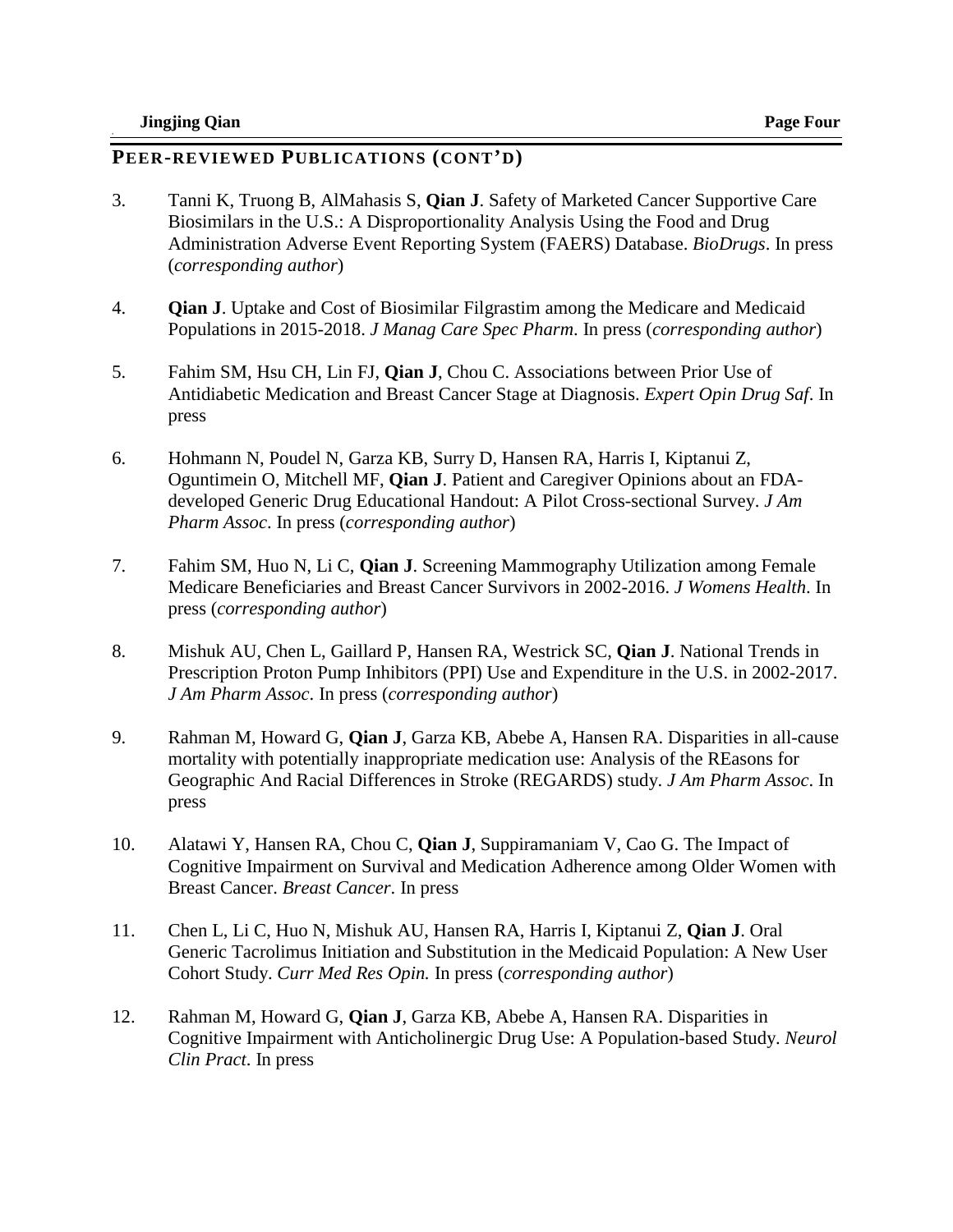- 13. Alatawi Y, Hansen RA, Chou C, **Qian J**, Suppiramaniam V, Cao G. The Association between Antidepressants Use and Development of Cognitive Impairment among Older Women Diagnosed with Breast Cancer. *Eur Geriatr Med*. 2020 Dec;11(6):1017-1026
- 14. Zeng Z, Mishuk AU, **Qian J**. Safety of Dietary Supplements Use among Patients with Cancer: A Systematic Review. *Crit Rev Oncol Hematol.* 2020 Aug;152:103013 (*corresponding author*)
- 15. Davis BR, **Qian J**, Jeminiwa R, Ngorsuraches S, Garza KB. The Clinical Impact of Pharmacist Services on Mental Health Collaborative Teams: A Systematic Review. *J Am Pharm Assoc*. Sep-Oct 2020;60(5S):S44-S53
- 16. Li C, Chen L, Huo N, Mishuk AU, Hansen RA, Harris I, Kiptanui Z, Wang Z, **Qian J**. Generic Escitalopram Initiation and Substitution among Medicare Beneficiaries: A New User Cohort Study. *PLOS ONE.* 2020 Apr 30;15(4):e0232226 (*corresponding author*)
- 17. Rahman M, Howard G, **Qian J**, Garza KB, Abebe A, Hansen RA. Disparities in the Appropriateness of Medication Use: Analysis of the REasons for Geographic And Racial Differences in Stroke (REGARDS) Population-based Cohort Study. *Res Social Adm Pharm.* 2020 Feb 20:S1551-7411(19)30998-2
- 18. Huo N, Chen L, Mishuk AU, Li C, Hansen RA, Harris I, Kiptanui Z, Wang Z, Dutcher S, **Qian J**. Levothyroxine Initiation and Substitution Among Medicare and Medicaid Populations: A New User Cohort Study. *Endocrine.* 2020 May;68(2):336-348 (*corresponding author*)
- 19. Hohmann N, Garza KB, Surry D, Hansen RA, Harris I, Kiptanui Z, Oguntimein O, Mitchell MF, **Qian J**. Health Provider Opinions about a Generic Drug Educational Newsletter: A Pilot Cross-sectional Survey. *Res Social Adm Pharm.* 2020 Sep;16(9):1228-1236 (*corresponding author*)
- 20. Hastings T, Ha D, Fox B, **Qian J**, Lakin J, Westrick S. Assessing Barriers and Increasing Use of Immunization Information Systems in Independent Community Pharmacies: Study Protocol for a Randomized Controlled Trial. *Res Social Adm Pharm.* 2020 Jul;16(7):987-992
- 21. Mishuk AU, Fasina I, **Qian J**. Impact of U.S. Federal and State Generic Drug Policies on Drug Use, Spending, and Patient Outcomes - A Systematic Review. *Res Social Adm Pharm.* 2020 Jun;16(6):736-745 (*corresponding author*)
- 22. Hohmann LA, Hastings TJ, **Qian J**, Curran GM, Westrick SC. Medicare Annual Wellness Visits: A Scoping Review of Current Practice Models and Opportunities for Pharmacists. J Pharm Pract. 2020;33(5):666-681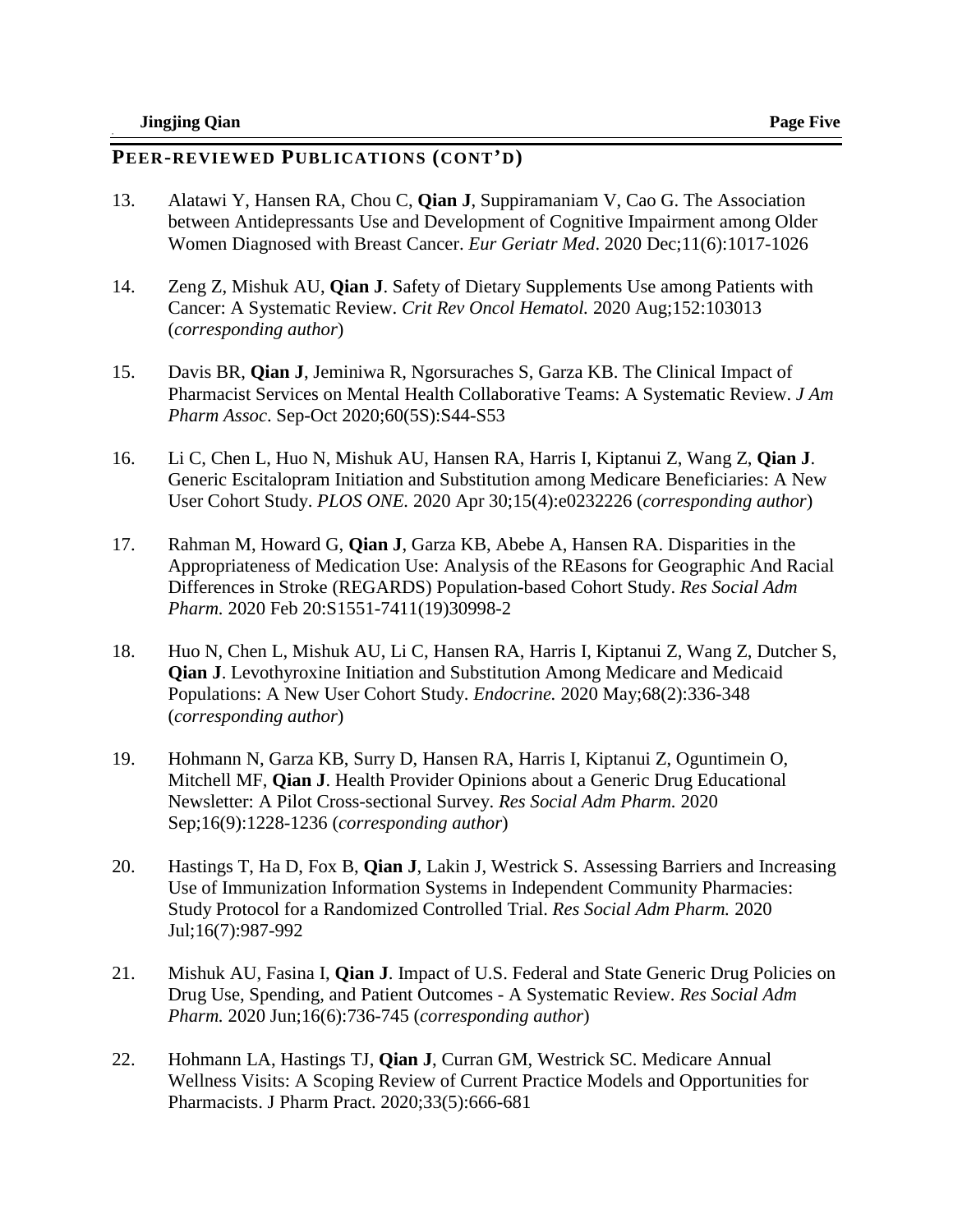- 23. Zhang Y, Rants'o TA, Jung D, Lopez E, Abbott K, Pondugula SR, McLendon L, **Qian J**, Hansen RA, Calderón AI. Screening for CYP3A4 Inhibition and Induction Coupled to Parallel Artificial Membrane Permeability Assay (PAMPA) for Prediction of Botanical-Drug Interactions: The Case of Açaí and Maca. *Phytomedicine*. 2019 Jun;59:152915
- 24. Hohmann N, Garza KB, Surry D, Hansen RA, Harris I, Kiptanui Z, Oguntimein O, Mitchell MF, **Qian J**. Communicating Benefits and Risks of Generic Drugs to Consumers: Patient and Caregiver opinions of Two FDA-developed Educational Materials. *Res Social Adm Pharm.* 2019 Dec;15(12):1489-1493 (*corresponding author*)
- 25. Rahman M, Keeton AN, Conner AC, **Qian J**, Bullock MN. Comparisons of Potentially Inappropriate Medications and Outcomes in Older Adults Admitted to Intensive Care Unit: A Retrospective Cohort Study. *J Am Pharm Assoc*. 2019 Sep-Oct;59(5):678-685
- 26. Jeminiwa R, Hohmann L, **Qian J**, Garza KB, Hansen RA, Fox B. Impact of eHealth on Medication Adherence Among Patients with Asthma: A Systematic Review and Meta-Analysis. *Respir Med.* 2019 Mar;149:59-68
- 27. Fahim SM, Mishuk AU, Cheng N, Hansen RA, Calderón AI, **Qian J**. Adverse Event Reporting Patterns of Concomitant Botanical Dietary Supplements with CYP3A4 Interactive & CYP3A4 Non-interactive Anticancer Drugs in the U.S. Food and Drug Administration Adverse Event Reporting System (FAERS). *Expert Opin Drug Saf*. 2019 Feb;18(2):145-152 (*corresponding author*)
- 28. **Qian J**, Mishuk AU, Hansen RA. Does Public Perception Bias Lead to More Frequent Reporting of Adverse Events: Branded vs Generic Drugs. *Expert Opin Drug Saf*. 2018 Aug;17(8):753-756
- 29. Hansen RA, Cheng N, Rahman M, Alatawi Y, **Qian J**, Peissig PL, Berg R, Page D. Authors' Reply to Courtney Suggs and Colleagues' Comment on: Mixed Approach Retrospective Analyses of Suicide and Suicidal Ideation for Brand Compared with Generic Central Nervous System Drugs. *Drug Saf.* 2018 Dec;41(12):1423-1424.
- 30. Hohmann N, Hansen RA, Garza KB, Harris I, Kiptanui Z, **Qian J**. Association between Higher Generic Drug Use and Medicare Part D Prescription Plan Star Ratings: an Observational Analysis. *Value Health.* 2018 Oct;21(10):1186-1191 (*corresponding author*)
- 31. Mishuk AU, **Qian J**, Howard J, Harris I, Frank G, Kiptanui Z, Hansen RA. The Association Between Patient Sociodemographic Characteristics and Generic Drug Use: A Systematic Review and Meta-analysis. *J Manag Care Spec Pharm*. 2018 Mar;24(3):252- 264. (*corresponding author*)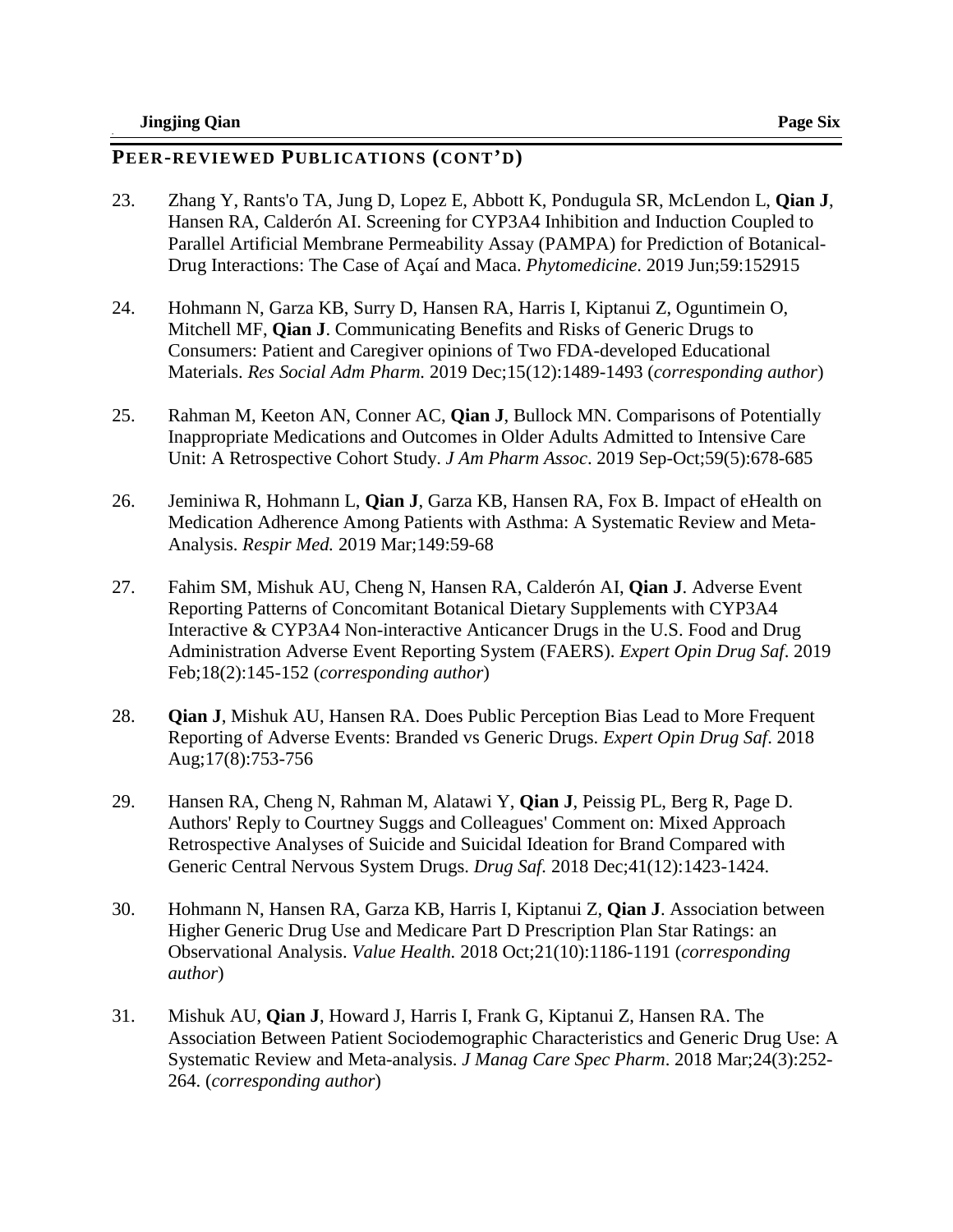- 32. Li C, Hansen RA, Chou C, Calderón AI, **Qian J**. Trends in botanical dietary supplement use among US adults by cancer status: The National Health and Nutrition Examination Survey, 1999 to 2014. *Cancer*. 2018 Mar 15;124(6):1207-1215. (*corresponding author*)
- 33. Cheng N, Rahman M, Alatawi Y, **Qian J**, Peissig PL, Berg R, Page D, Hansen RA. Mixed Approach Retrospective Analyses of Suicide and Suicidal Ideation for Brand Compared with Generic Central Nervous System Drugs. *Drug Saf.* 2018 Apr;41(4):363- 376.
- 34. Huo N, **Qian J**. Associations of Herbs and Nonvitamin Dietary Supplements Use with Clinical Outcomes among Adult and Pediatric Patients with Asthma in the United States. *J Allergy Clin Immunol Pract*. 2018 May - Jun;6(3):936-943.
- 35. Howard J, Harris I, Kiptanui Z, **Qian J**, Hansen RA. Influencers of Generic Drug Utilization: A Systematic Review. *Res Social Adm Pharm*. 2018 Jul;14(7):619-627.
- 36. Alatawi Y, Rahman M, Cheng N, **Qian J**, Peissig PL, Berg R, Page D, Hansen RA. Brand vs. Generic Adverse Event Reporting Patterns: an Authorized Generic-controlled Evaluation of Cardiovascular Medications. *J Clin Pharm Ther*. 2018 Jun;43(3):327-335.
- 37. Rahman M, Alatawi Y, Cheng N, **Qian J**, Seoane-Vazquez E, Peissig PL, Berg R, Page D, Hansen RA. Methodological Considerations for Comparison of Brand vs. Authorized Generic Adverse Event Reports in the U.S. Food and Drug Administration Adverse Event Reporting System (FAERS). *Clin Drug Investig.* 2017 Dec;37(12):1143-1152.
- 38. Rahman M, Alatawi Y, Cheng N, **Qian J**, Seoane-Vazquez E, Peissig PL, Berg R, Page D, Hansen RA. Comparison of Brand versus Generic Antiepileptic Drug Adverse Event Reporting Rates in the U.S. Food and Drug Administration Adverse Event Reporting System (FAERS). *Epilepsy Res.* 2017 Jun 13;135:71-78.
- 39. **Qian J**, Hansen RA, Surry D, Howard J, Kiptanui Z, Harris I. Disclosure of Industry Payments to Prescribers: Industry Payments Might Be a Factor Impacting Generic Drug Prescribing. *Pharmacoepidemiol Drug Saf*. 2017 Jul;26(7):819-826. (*corresponding author*)
- 40. **Qian J,** Wittayanukorn S, Hansen RA. Patterns of Psychiatric Emergency Department Utilization among Community-dwelling Medicare Beneficiaries under 65. *Psychol Serv.* 2017 Aug;14(3):387-396. (*corresponding author*)
- 41. Wittayanukorn S, **Qian J**, Westrick S, Billor N, Johnson B, Hansen RA. Prevention of Trastuzumab and Anthracycline-induced Cardiotoxicity Using Angiotensin-converting Enzyme Inhibitors or β-blockers in Older Adults With Breast Cancer. *Am J Clin Oncol*. 2018 Sep;41(9):909-918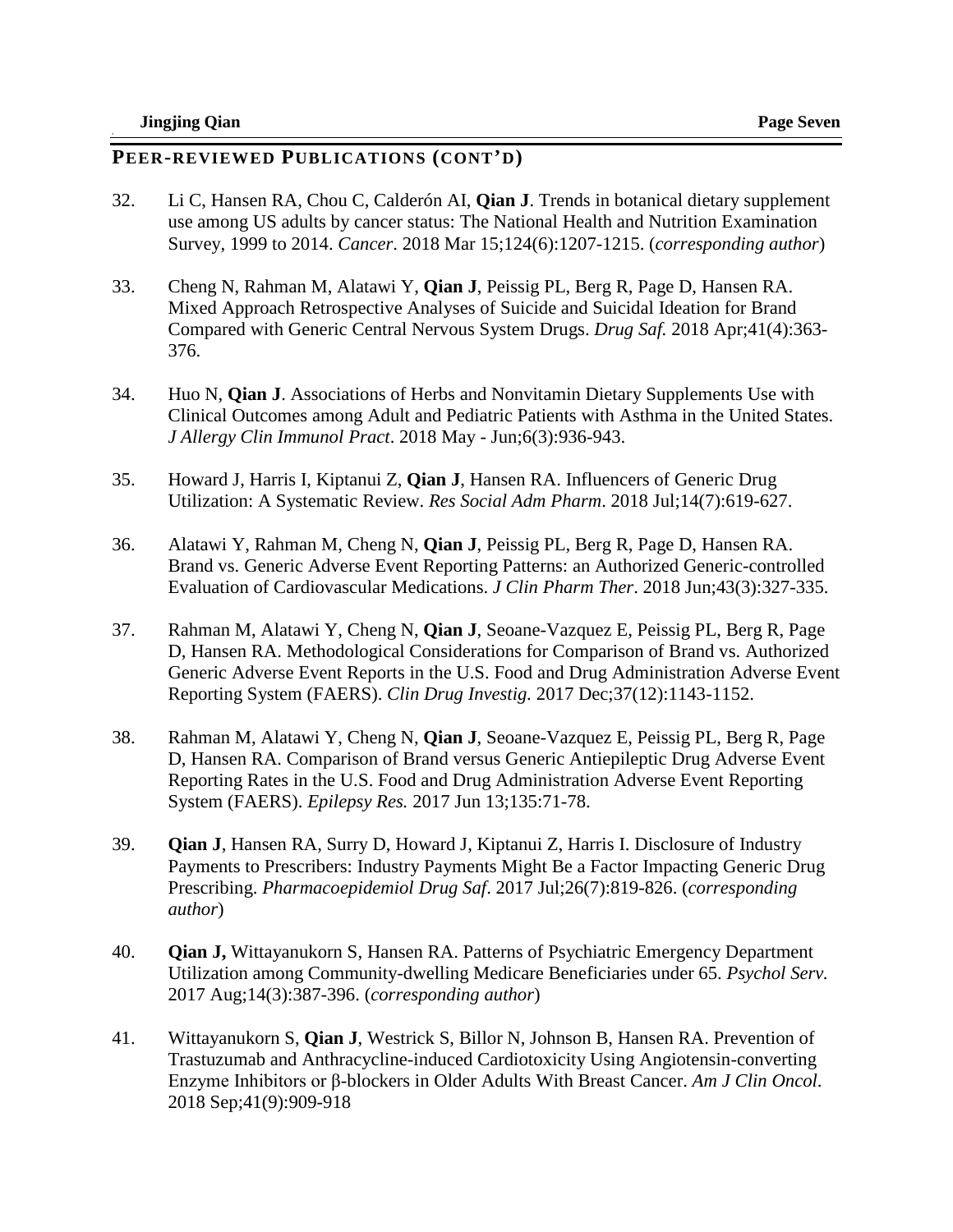- 42. Hansen RA, **Qian J**, Berg RL, Linneman JG, Seoane-Vazquez E, Dutcher S, Raofi S, Page CD, Peissig PL. Comparison of Outcomes Following a Switch from a Brand to an Authorized vs. Independent Generic Drug. *Clin Pharmacol Ther*. 2018 Feb;103(2):310- 317.
- 43. Cheng N, Banerjee T, **Qian J**, Hansen RA. Association of Authorized Generic Marketing with Prescription Drug Spending on Antidepressants from 2000 to 2011. *J Am Pharm Assoc*. 57 (2017):341-348.
- 44. Deshmukh KBS, **Qian J**, Garza KB, Wright BM, Zeng P, Cazaban CMG, Hansen RA. Health Care Costs Associated with Addition, Titration, and Switching Antihypertensive Medications After First-Line Treatment: Results from a Commercially Insured Sample. *J Manag Care Spec Pharm*. 2017 Jun;23(6):691-699.
- 45. Hansen RA, **Qian J**, Berg RL, Linneman JG, Seoane-Vazquez E, Dutcher S, Raofi S, Page CD, Peissig PL. Comparison of Generic-to-brand Switchback Patterns for Generic and Authorized Generic Drugs. *Pharmacotherapy*. 2017 Apr;37(4):429-437.
- 46. Wittayanukorn S, **Qian J**, Johnson BS, Hansen RA. Cardiotoxicity in Targeted Therapy for Breast Cancer: A Study of the FDA Adverse Event Reporting System (FAERS). *J Oncol Pharm Practice*. 2017 Mar;23(2):93-102.
- 47. Sonawane K, **Qian J**, Garza KB, Wright B, Zeng P, Ganduglia Cazabanp C, Hansen RA. Achieving Adherence after First-line Antihypertensive Treatment: Should Fixed-dose Combinations Receive Priority? *J Clin Hypertens*. 2016 Sep;18(9):934-41.
- 48. Hansen RA, Khodneva Y, Glasser SP, **Qian J**, Redmond N, Safford MM. Antidepressant Medication Use and its Association with Cardiovascular Disease and All-Cause Mortality in the Reasons for Geographic and Ethnic Differences in Stroke (REGARDS) Study. *Ann Pharmacother*. 2016; 50(4);253-261.
- 49. Sonawane K, **Qian J**, Garza KB, Wright B, Zeng P, Ganduglia Cazabanp C, Hansen RA. Patterns of Treatment Modifications among Newly Treated Hypertensive Patients: Does Choice of Modification Strategy Affect Likelihood of Treatment Discontinuation? *J Hypertens*. 2016 Mar;34(3):548-57.
- 50. **Qian J,** Wittayanukorn S, McGuffey G, Hansen RA. Factors Associated with Psychiatric Prescriptions, Psychiatric Hospitalization, and Spending among Disabled Medicare Beneficiaries. *Disabil Health J.* 2015 Jul;8(3):424-33. (*corresponding author*)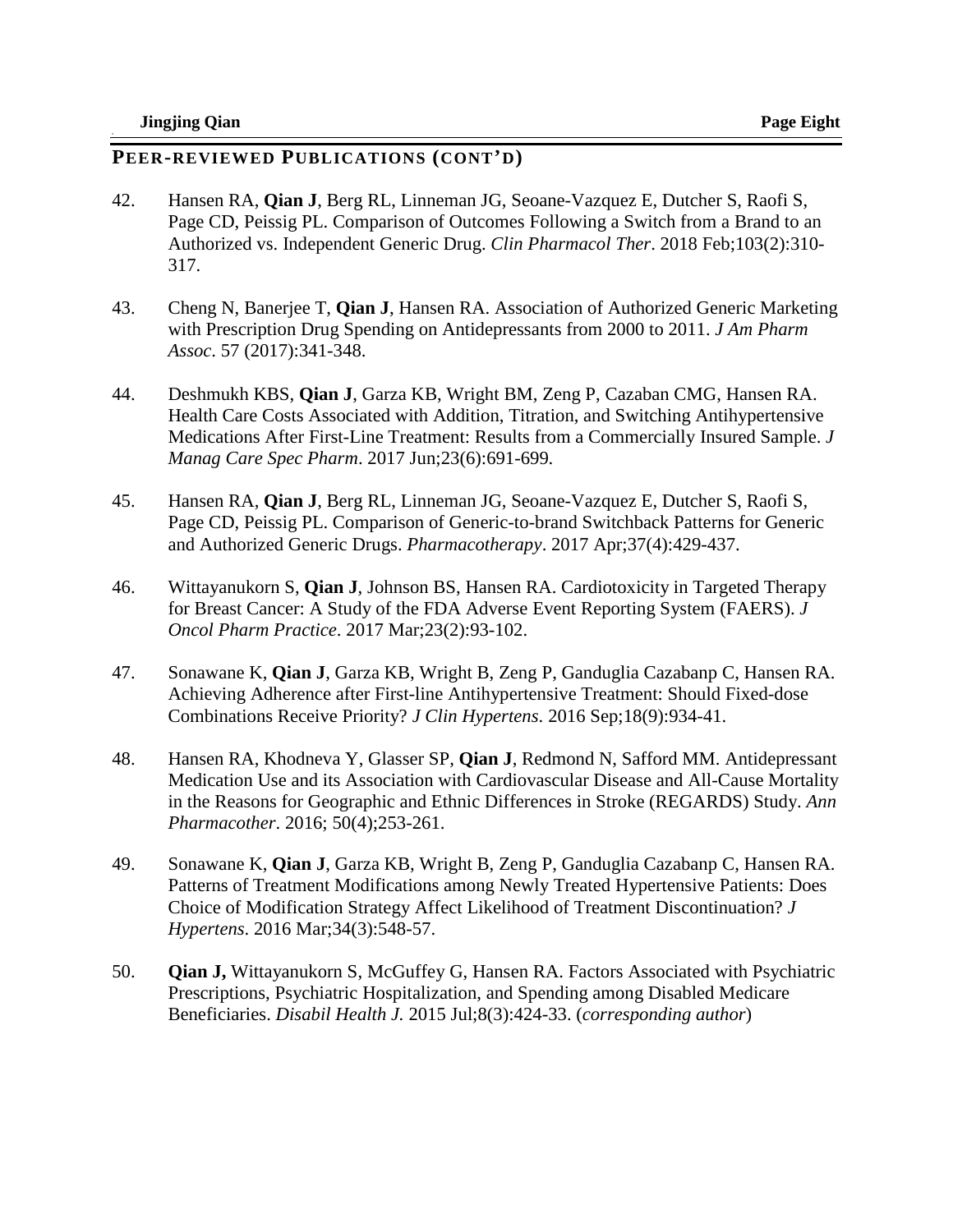- 51. Wittayanukorn S, **Qian J**, Westrick S, Billor N, Johnson B, Hansen RA. Treatment Patterns among Breast Cancer Patients in the United States Using Two National Surveys on Visits to Physicians' Offices and Hospital Outpatient Departments. *Res Social Adm Pharm*. 2015 Sep-Oct;11(5):708-20.
- 52. Zeek M, Savoie M, Song M, Kennemur L, **Qian J,** Jungnickel P, Westrick S. Sleep Patterns and Academic Performance Among Student Pharmacists. *Am J Pharm Educ*. 2015 Jun 25;79(5):63.
- 53. Sonawane K, **Qian J**, Hansen RA. Utilization Patterns of Antihypertensive Drugs among the Chronic Kidney Disease Population in the US: A Cross-sectional Analysis of the National Health and Nutrition Examination Survey. *Clin Ther*. 2015 Jan 1;37(1):188-96.
- 54. Wittayanukorn S, **Qian J**, Hansen RA. Prevalence of Depressive Symptoms and Predictors of Treatment among US Adults from 2005 to 2010. *Gen Hosp Psychiatry.*  2014 May-Jun;36(3):330-6.
- 55. Hill S, Kavookjian J, **Qian J**, Chung A, Van DeWaa, J. Effects of Pill Burden on Discontinuation of the Initial HAART Regimen in Minority Female Patients Prescribed 1 Pill/day versus Any Other Pill Burden. *AIDS Care*. 2014 May;26(5):595-601.
- 56. **Qian J**, Simoni-Wastila L, Rattinger GB, Zuckerman IH, Lehmann S, YJ Wei, Stuart B. Association between Depression and Medication Adherence among Medicare Beneficiaries with Chronic Obstructive Pulmonary Disease. *Int J Geriatr Psychiatry*. 2014 Jan;29(1):49-57.
- 57. **Qian J**, Simoni-Wastila L, Rattinger GB, Lehmann S, Langenberg P, Zuckerman IH, Terrin M. Associations of Depression Diagnosis and Antidepressant Treatment with Mortality among Young and Disabled Medicare Beneficiaries with COPD. *Gen Hosp Psychiatry*. 2013 Nov-Dec; 35(6):612-8. (*corresponding author*)
- 58. **Qian J**, Simoni-Wastila L, Langenberg P, Rattinger GB, Zuckerman IH, Lehmann S, Terrin M. Effects of Depression Diagnosis and Antidepressant Treatment on Mortality in Medicare Beneficiaries with COPD. *J Am Geriatr Soc.* 2013 May;61(5):754-761. *(corresponding author*)
- 59. Simoni-Wastila L, **Qian J**. Influence of Prescription Monitoring Programs on Analgesic Utilization by an Insured Retiree Population. *Pharmacoepidemiol Drug Saf*. 2012 Dec;21(12):1261-8. (*corresponding author*)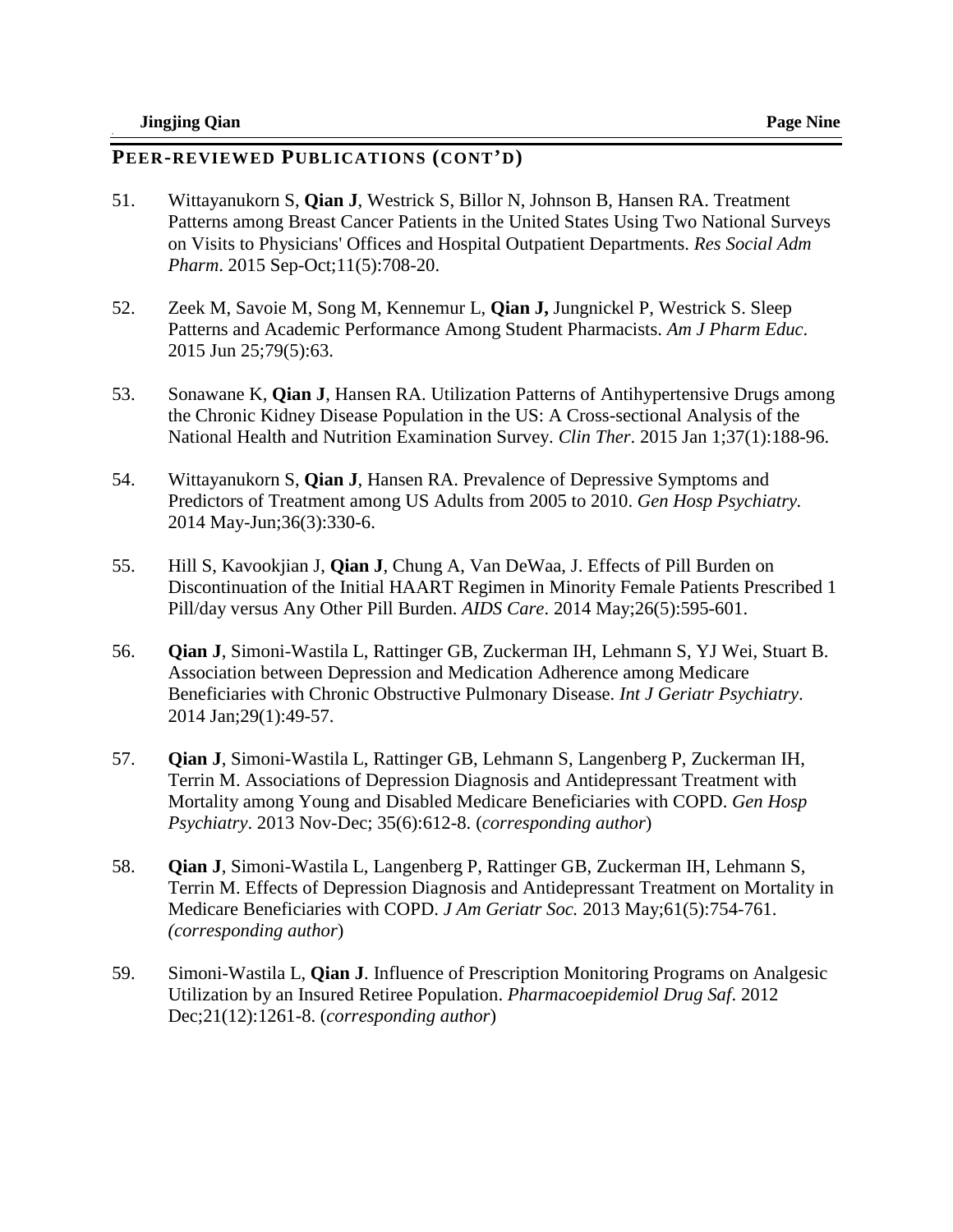- 60. Simoni-Wastila L, **Qian J**, YJ Wei, Zuckerman IH, Stuart B, Shaffer T, Dalal AA, Bryant-Comstock L. Should Medicare Rely on High Drug Spending as a Criterion for Medication Therapy Management Programs? *J Pharm Health Serv Res*. 2012;3(4):213- 19. (*corresponding author*)
- 61. Simoni-Wastila L, YJ Wei, **Qian J**, Zuckerman IH, Stuart B, Shaffer T, Dalal AA, Bryant-Comstock L. Association of COPD Maintenance Medication Adherence with allcause Hospitalization and Spending in a Medicare Population. *Am J Geriatr Pharmacother*. 2012;10(3):201-10.
- 62. DiPaula B, **Qian J**, Mehdizadegan N, Simoni-Wastila L. Improving Pharmacy Students' Social Distance Towards People with Severe Mental Illness through a Psychiatric Elective Course. *Am J Pharm Educ*. 2011;75(4):1-7.
- 63. Stuart B, Simoni-Wastila L, Zuckerman IH, Davidoff A, Shaffer T, Yang HK, **Qian J**, Dalal AA, Mapel DW, Bryant-Comstock L. Impact of Maintenance Therapy on Hospitalization and Expenditures for Medicare Beneficiaries with Chronic Obstructive Pulmonary Disease. *Am J Geriatr Pharmacother.* 2010;8(5):441-53.
- 64. Simoni-Wastila L, Yang HW, Blanchette CM, Zhao L, **Qian J**, Dalal AA. [Hospital and](http://www.ncbi.nlm.nih.gov/pubmed/19778165?itool=EntrezSystem2.PEntrez.Pubmed.Pubmed_ResultsPanel.Pubmed_RVDocSum&ordinalpos=2)  [Emergency Department Utilization Associated with Treatment for Chronic Obstructive](http://www.ncbi.nlm.nih.gov/pubmed/19778165?itool=EntrezSystem2.PEntrez.Pubmed.Pubmed_ResultsPanel.Pubmed_RVDocSum&ordinalpos=2)  [Pulmonary Disease in a Managed-care Medicare Population.](http://www.ncbi.nlm.nih.gov/pubmed/19778165?itool=EntrezSystem2.PEntrez.Pubmed.Pubmed_ResultsPanel.Pubmed_RVDocSum&ordinalpos=2) *Curr Med Res Opin*. 2009 Nov;25(11):2729-35.
- 65. Simoni-Wastila L, Blanchette CM, **Qian J**, Yang HW, Zhao L, Zuckerman IH, Pak GH, Silver H, Dalal AA. Burden of Chronic Obstructive Pulmonary Disease in Medicare Beneficiaries Residing in Long-Term Care Facilities. *Am J Geriatr Pharmacother.* 2009;7(5):262-270.
- 66. Simoni-Wastila L, Priscilla R, **Qian J**, Zuckerman IH, Shaffer T, and Zhao L, Association of Antipsychotic Use with Hospital Events and Mortality among Medicare Beneficiaries Residing in Long-Term Care Facilities. *Am J Geriatr Psychiatry.* 2009 May;17(5):417-27.
- 67. **Qian J**, Accelerating Medical System Reform and Completely Resolving the High Pricing Problems of Drugs. *Chinese Pharmaceutical Affairs*, 2005 19(3):156-7. (*corresponding author*)
- 68. **Qian J**, Jin HW, Management Tactics of Fair-price Drug Stores in China. *China Pharmacy*, 2004 15(7): 446-7. (*corresponding author*)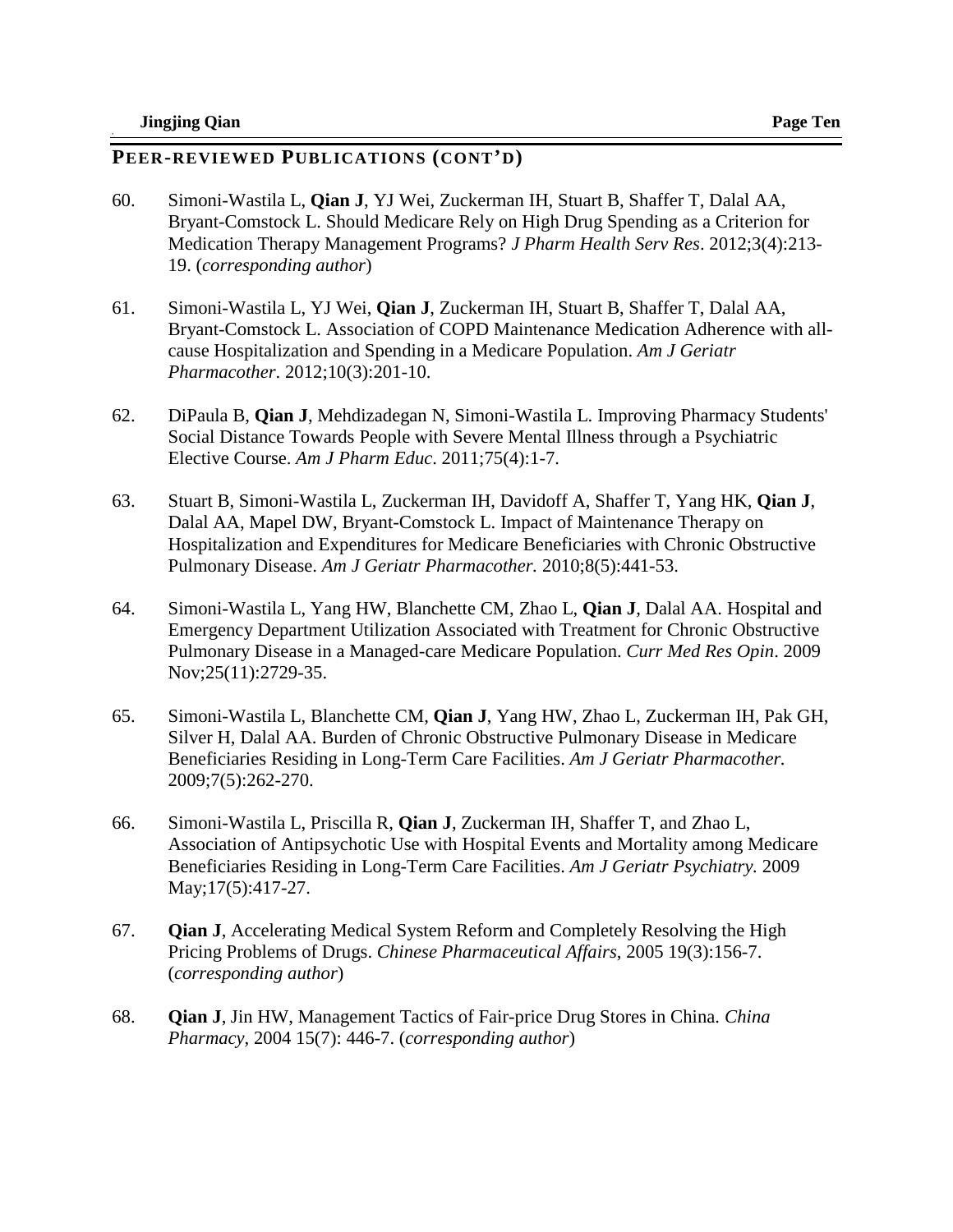#### **PEER-REVIEWED PRESENTATIONS**

- 1. Rajan E, Truong B, **Qian J**. Comparison of Adverse Events Reported to the U.S. FDA between Dalteparin and Enoxaparin in the Pediatric Population. *2020 ASHP Midyear Clinical Meeting.* December 6-10, 2020. Poster presentation
- 2. Truong B, Durham S, **Qian J**. Comparisons of Adverse Event Reporting for Colistin versus Polymyxin B Using the US Food and Drug Administration Adverse Event Reporting System. *2020 ASHP Midyear Clinical Meeting.* December 6-10, 2020. Poster presentation
- 3. Mishuk AU, Fahim SM, Hansen RA, Chen L, Gaillard P, **Qian J**. Proton Pump Inhibitors and Risk of Myocardial Infarction: A Systematic Review and Meta-analysis. *AHA Scientific Sessions 2020.* November 13-17, 2020. Poster presentation
- 4. Li C, Ngorsuraches S, Chou C, Chen L, **Qian J**. Risk Factors of Fluoropyrimidine Induced Cardiotoxicity Among Cancer Patients: A Systematic Review and Meta-analysis. *AHA Scientific Sessions 2020.* November 13-17, 2020. Poster presentation
- 5. Tanni K, **Qian J**. Trends in Gender and Race/Ethnicity of PharmD Students and Faculty in the US Pharmacy Schools. *American Association of Colleges of Pharmacy (AACP) 2020 Annual Meeting, Long Beach, CA*. July 18-23, 2020. Poster presentation
- 6. Hohmann NS, Qian J, Westrick SC, Hunt C, Hincapie AL, Garza KB. Older Adults' Preferences for Features of Community-based Fall Prevention Programs: A Discrete Choice Experiment. *American Association of Colleges of Pharmacy (AACP) 2020 Annual Meeting, Long Beach, CA*. July 18-23, 2020. Poster presentation
- 7. Mishuk AU, Hansen RA, Chen L, Gaillard P, **Qian J**. Influence Of Published Studies On Spontaneous Reporting Of Adverse Kidney Events With Proton Pump Inhibitors (PPIs). *ISPOR 2020 International Annual Meeting, Orlando, FL.* May 16-20, 2020. Poster presentation
- 8. Huo N, Chou C, Garza KB, Zeng P, **Qian J**. Clinical Outcomes Associated With Comorbid Asthma Among Prostate Cancer Patients In The United States. *ISPOR 2020 International Annual Meeting, Orlando, FL.* May 16-20, 2020. Poster presentation
- 9. Li C, Fahim SM, Westrick SC, **Qian J**. Medicare Part D Prescription Payments By Prescriber Specialty Type In 2017. *ISPOR 2020 International Annual Meeting, Orlando, FL.* May 16-20, 2020. Poster presentation
- 10. Fahim SM, McDaniel CC, **Qian J**, Lin FJ, Hsu CH, Chou C. Associations between Antidiabetic Medications Use and Breast Cancer Survival Outcomes among Medicare Beneficiaries. *ISPE Mid-Year Meeting 2020, April 18-21, 2020, Orlando, FL*. Poster presentation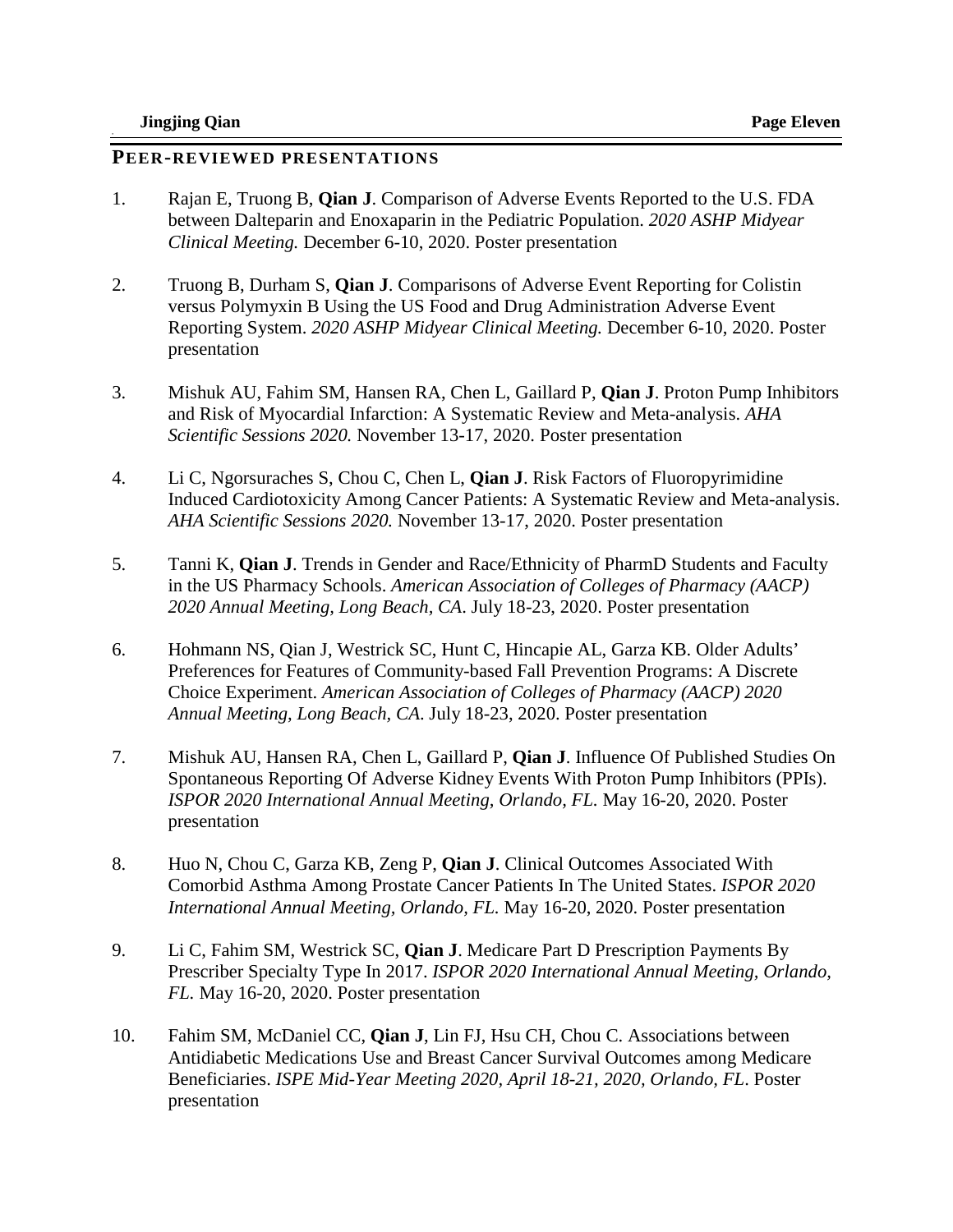- 11. Hastings T, Ha D, **Qian J**, Fox B, Lakin J, Westrick S. Assessing Barriers and Increasing Use of Immunization Information Systems in Pharmacies: A Randomized Controlled Trial. *American Pharmacists Association (APhA) Annual Meeting & Exposition, National Harbor, MD.* March 20-23, 2020. Podium presentation
- 12. Hohmann NS, **Qian J**, Westrick S, Hunt C, Hincapie A, Garza KB. Older Adults' Perceived Barriers to Participating in Community-based Fall Prevention Programs. *American Pharmacists Association (APhA) Annual Meeting & Exposition, National Harbor, MD.* March 20-23, 2020. Podium presentation
- 13. Haynes H, Mishuk AU, **Qian J**. Analysis of Adverse Events Reported to the U.S. FDA to Compare Safety of Infliximab with Its Marketed Biosimilars. *2019 ASHP Midyear Clinical Meeting. Las Vegas, NV*. December 8-12, 2019. Poster presentation
- 14. Huo N, **Qian J**. Are Medication Adherence And Total Healthcare Cost Associated With Generic And Brand Levothyroxine Initiation. *35th ICPE: International Conference on Pharmacoepidemiology & Therapeutic Risk Management. Philadelphia, PA*. August 24- 28, 2019. Poster presentation
- 15. Huo N, Chou C, Garza KB, Zeng P, **Qian J**. Trends And Factors Associated With Asthma Among U.S. Prostate Cancer Patients In 2007-2014. *35th ICPE: International Conference on Pharmacoepidemiology & Therapeutic Risk Management. Philadelphia, PA*. August 24-28, 2019. Poster presentation
- 16. Mishuk AU, Hansen RA, Chen L, Gaillard P, **Qian J**. National Trends In Proton Pump Inhibitors (PPIs) Use And Patient Factors Associated With PPIs Use In The United States: 2002-2015. *35th ICPE: International Conference on Pharmacoepidemiology & Therapeutic Risk Management. Philadelphia, PA*. August 24-28, 2019. Poster presentation
- 17. Zeng Z, Mishuk AU, Edwards K, Chou C, **Qian J**. Safety Of Dietary Supplements Use Among Cancer Patients: A Systematic Review Of Clinical Trials. *35th ICPE: International Conference on Pharmacoepidemiology & Therapeutic Risk Management. Philadelphia, PA*. August 24-28, 2019. Poster presentation
- 18. Cheng N, **Qian J**, Farley JF, Chou C, Zeng P, Hansen RA. Association Of Continuity Of Care & Mortality For Breast Cancer Patients With Comorbidities. *35th ICPE: International Conference on Pharmacoepidemiology & Therapeutic Risk Management. Philadelphia, PA*. August 24-28, 2019. Poster presentation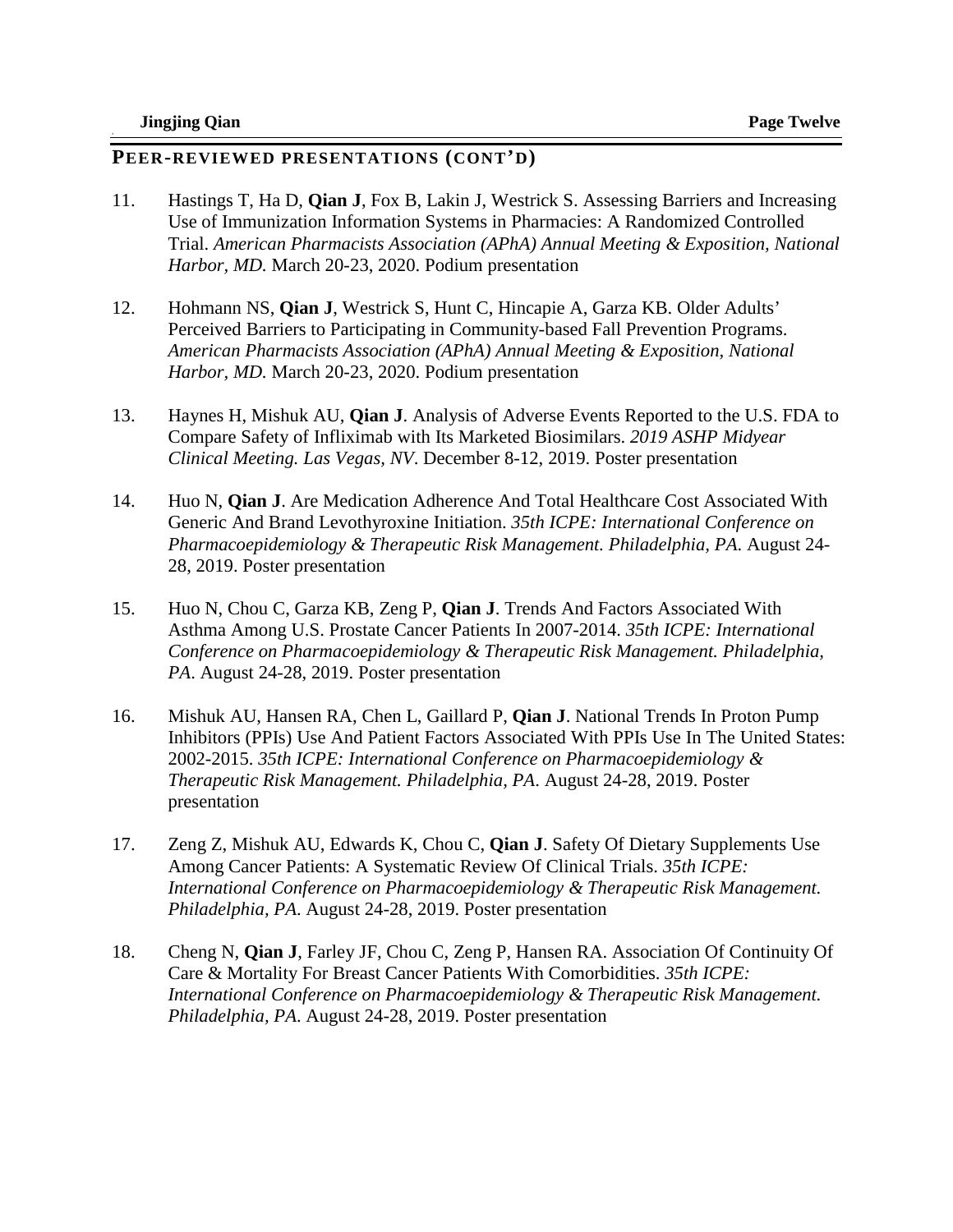- 19. Hastings TJ, Ha DR, **Qian J**, Fox BI, Lakin J, Westrick SC. Development and Evaluation of an Immunization Information System Training Program Using a Participatory Design Approach. *American Association of Colleges of Pharmacy (AACP) 2019 Annual Meeting, Chicago, IL*. July 13-17, 2019. Poster presentation
- 20. Hohmann N, **Qian J**, Westrick S, Hunt C, Hincapie A, Garza KB. Interviews to Assess Older Adults' Preferences for Features of Community-based Fall Prevention Programs. *American Association of Colleges of Pharmacy (AACP) 2019 Annual Meeting, Chicago, IL*. July 13-17, 2019. Poster presentation
- 21. Poudel N, Ngorsuraches S, **Qian J**, Garza KB. Methodological Variations among Health State Valuation Studies Using EQ-5D-5L: A Systematic Review. *ISPOR 2019 International Annual Meeting, New Orleans, LA.* May 18-22, 2019. Poster presentation
- 22. Li C, Garza KB, Ngorsuraches S, **Qian J**. Risk Factors of Fluoropyrimidine-Induced Cardiotoxicity among Cancer Survivors: A Systematic Review. *ISPOR 2019 International Annual Meeting, New Orleans, LA. May 18-22, 2019. Poster presentation*
- 23. Rahman M, Howard G, **Qian J**, Garza KB, Abebe A, Hansen RA. Disparities in Cognitive Impairment with Anticholinergic Drug Use: Analysis of the Reasons for Geographic and Racial Differences in Stroke (REGARDS) Study. *ISPOR 2019 International Annual Meeting, New Orleans, LA.* May 18-22, 2019. Poster presentation
- 24. Davis BR, **Qian J**, Garza KB, Ngorsuraches S. What Is the Effectiveness of Including Pharmacists in Collaborative Care Programs for Mental Health Treatment? A Systematic Review. *ISPOR 2019 International Annual Meeting, New Orleans, LA.* May 18-22, 2019. Poster presentation
- 25. Crosby C, **Qian J**, Garza KB, Ngorsuraches S. The Impact of Pharmacist-Delivered Medication Therapy Management (MTM) on Outcomes for Patients with Diabetes: A Systematic Review. *ISPOR 2019 International Annual Meeting, New Orleans, LA.* May 18-22, 2019. Poster presentation
- 26. Hohmann N, **Qian J**, Westrick S, Hunt C, Hincapie A, Garza KB. Patient Preferences for Features of Community-based Fall Prevention Programs: a Systematic Literature Review and Qualitative Meta-Synthesis. *American Pharmacists Association (APhA) Annual Meeting & Exposition, Seattle, WA.* March 22-25, 2019. Podium presentation
- 27. Hastings T, Zhao Y, Ha D, Fox B, **Qian J**, Lakin J, Westrick S. Immunization Registry Implementation in Community Pharmacy: A Qualitative Study Using the Consolidated Framework for Implementation Research (CFIR). *American Pharmacists Association (APhA) Annual Meeting & Exposition, Seattle, WA.* March 22-25, 2019. Podium presentation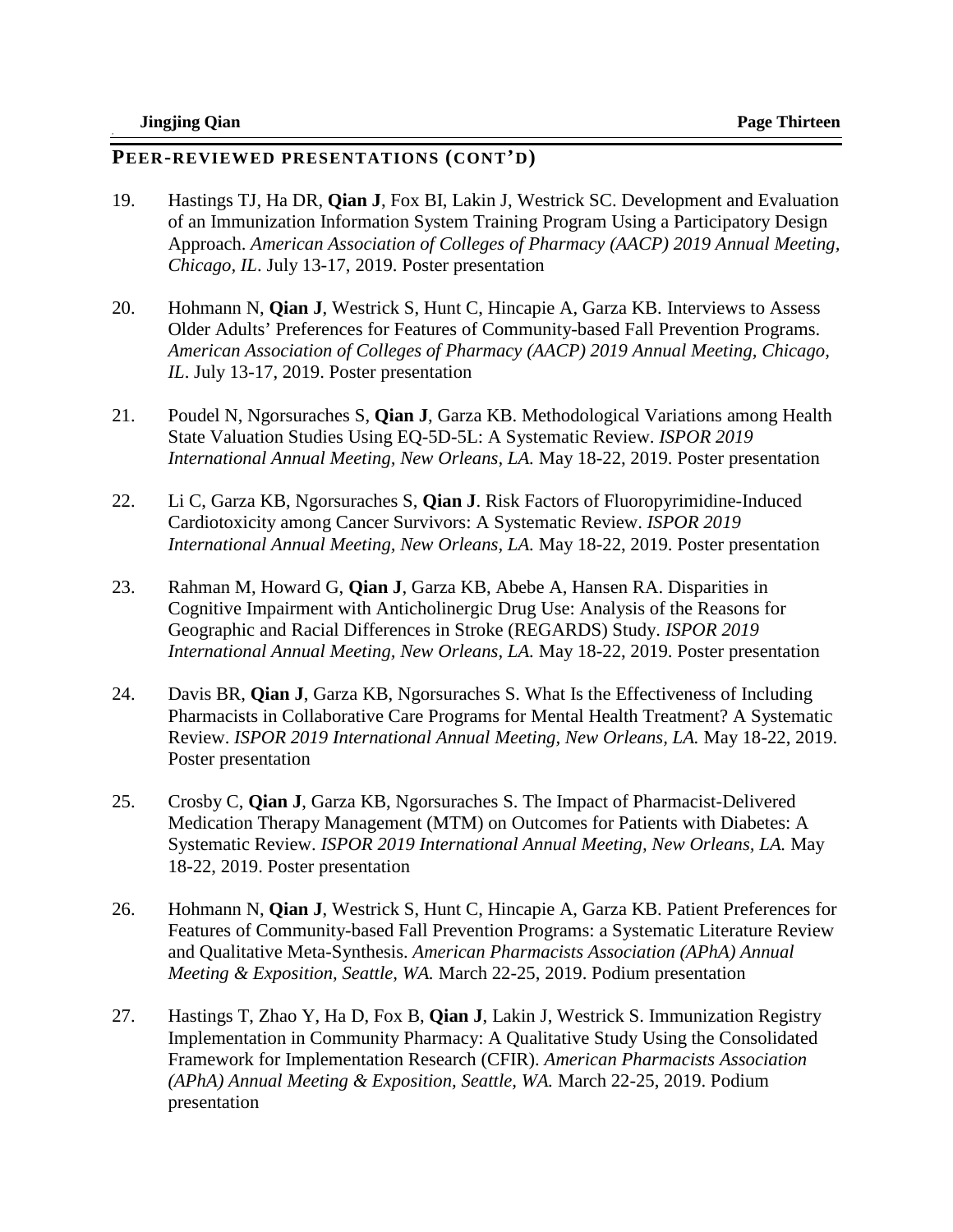- 28. Johnson K, Kiptanui Z, **Qian J**, Hansen RA, Harris I. Addressing Generic Drug Information Needs Among Patients and Families, Prescribers, Pharmacists, Formulary Managers, and Policymakers. *19th Annual AcademyHealth National Health Policy Conference. Washington D.C*. February 4-5, 2019. Poster presentation
- 29. Prather CS, Gamston CE, Peden G, **Qian J**, Vickers J, Lloyd KB. Impact of a Community Pharmacy-based Comprehensive Drug Therapy Management (CDTM) Program Supported by a Medication Synchronization Program. *ASHP Midyear Clinical Meeting. Anaheim, CA.* Dec 2-6, 2018. Poster presentation
- 30. Jeminiwa R, Hohmann N, Hastings T, **Qian J**, Hansen RA, Garza KB. Association between Adherence and Number of Prescribed Medication with Preference for Incentives. *Academy of Managed Care Pharmacy Nexus 2018, Orlando, FL.* October 22-25, 2018. Poster presentation
- 31. **Qian J**, Li C, Huo N, Mishuk AU, Chen L, Hansen RA, Harris I, Kiptanui Z. Generic Substitution Patterns of Levothyroxine and Escitalopram in Subgroups of U.S. Medicare Beneficiaries. *34th ICPE: International Conference on Pharmacoepidemiology & Therapeutic Risk Management. Prague, Czech Republic*. August 22-26, 2018. Poster presentation
- 32. **Qian J**, Fahim SM, Mishuk AU, Calderón AI, Hansen RA. Signals in Types of Adverse Event Reporting of Concurrent Use of Botanical Dietary Supplements and Anticancer Prescriptions in the U.S. Food and Drug Administration Adverse Event Reporting System (FAERS). *34th ICPE: International Conference on Pharmacoepidemiology & Therapeutic Risk Management. Prague, Czech Republic*. August 22-26, 2018. Poster presentation
- 33. Peissig PL, Berg RL, Page CD, **Qian J**, Fox B, Hansen RA. Development and Pilot Testing of a Process for Postmarketing Surveillance to Comparatively Assess and Monitor for Brand vs. Generic Safety and Effectiveness. *34th ICPE: International Conference on Pharmacoepidemiology & Therapeutic Risk Management. Prague, Czech Republic*. August 22-26, 2018. Poster presentation
- 34. Hastings T, Hohmann N, Jeminiwa R, Hansen RA, **Qian J**, Garza KB. Perceived Appropriateness of Medication Adherence Incentives. *American Association of Colleges of Pharmacy (AACP) 2018 Annual Meeting, Boston, MA*. July 21-25, 2018. Poster presentation
- 35. Hohmann N, Surry D, Garza KB, Hohmann L, Mishuk AU, Hansen RA, Harris I, Kiptanui Z, **Qian J**. Improving Patient Educational Materials Regarding Generic Drugs: A Qualitative Study. *American Association of Colleges of Pharmacy (AACP) 2018 Annual Meeting, Boston, MA*. July 21-25, 2018. Poster presentation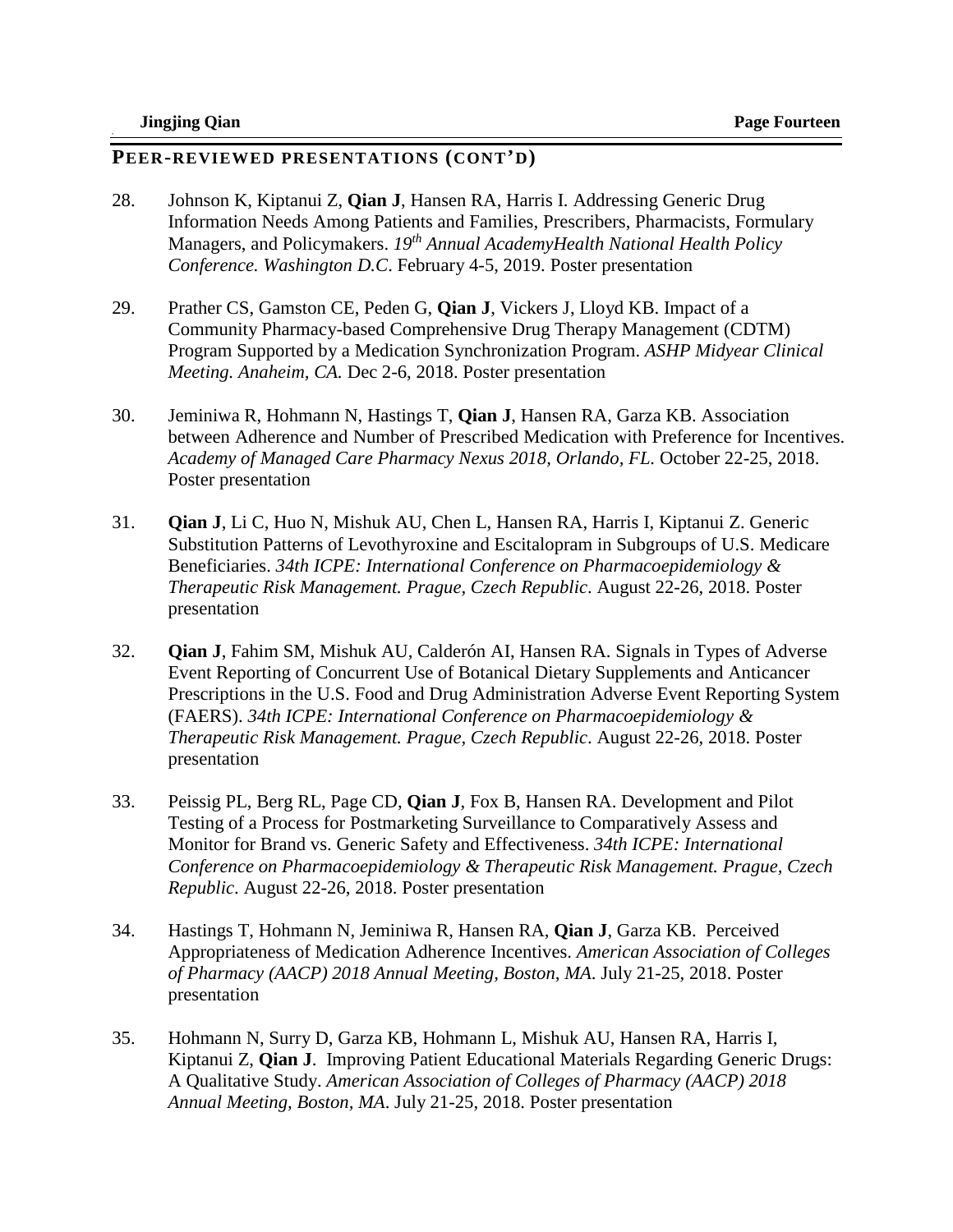- 36. Fahim SM, Huo N, Li C, **Qian J**. Variations in Screening Mammography Utilization By Age and Geographic Region Among Female Medicare Beneficiaries and Beneficiaries with Breast Cancer in 2002-2012. *AcademyHealth Annual Research Meeting. Seattle, WA*. June 24-26, 2018. Poster presentation
- 37. Li C, Fahim SM, Huo N, **Qian J**. Trends and Patterns of Potentially Avoidable Hospitalizations and Emergency Department Visits Among Medicare Beneficiaries in 2002-2012. *AcademyHealth Annual Research Meeting. Seattle, WA*. June 24-26, 2018. Poster presentation
- 38. Mishuk AU, Fasina I, **Qian J**. Effects of U.S. Federal and State Generic Drug Policies on Drug Use, Spending, and Patient Outcomes- a Systematic Review. *AcademyHealth Annual Research Meeting. Seattle, WA*. June 24-26, 2018. Poster presentation
- 39. Huo N, Li C, Chou C, Garza KB, **Qian J**. Trends and Factors Associated with Respiratory Allergy Conditions among U.S. Prostate Cancer Patients in 2007-2016. *ISPOR 23rd International Annual Meeting, Baltimore, MD.* May 19-23, 2018. Poster presentation
- 40. Kiptanui Z, Dowell P, Ogbenna B, Desai K, Zenilman D, Harris I, **Qian J**, Hansen RA. Consistency of Drug Labels for Bioequivalent Medications. *ISPOR 23rd International Annual Meeting, Baltimore, MD.* May 19-23, 2018. Poster presentation
- 41. Cheng N, Hohmann N, Hastings T, Li C, **Qian J**, Chou C, Hansen RA. Physicians' Perceived Awareness of Patients' Medications: A Cross-sectional Survey. *ISPOR 23rd International Annual Meeting, Baltimore, MD.* May 19-23, 2018. Poster presentation
- 42. Rahman M, Keeton AN, Conner AC, **Qian J**, Bulloch MN. Evaluation of Potentially Inappropriate Medications and Clinical Outcomes in Older Adults admitted to the Medical Intensive Care Unit. *ISPOR 23rd International Annual Meeting, Baltimore, MD.*  May 19-23, 2018. Poster presentation
- 43. Hohmann N, Hastings T, Jeminiwa R, **Qian J**, Hansen RA, Garza KB. Patient Preferences for Social Incentives for Medication Adherence: A Discrete Choice Experiment. *ISPOR 23rd International Annual Meeting, Baltimore, MD.* May 19-23, 2018. Poster presentation
- 44. Alatawi YM, **Qian J**, Garza KB, Hansen RA. Efficacy Comparison Between Dipeptidyl Peptidase-4 Inhibitors on Add-on Therapy to Metformin for Patients with Diabetes Mellitus Type 2: A network Meta-analysis. *ISPOR 23rd International Annual Meeting, Baltimore, MD.* May 19-23, 2018. Poster presentation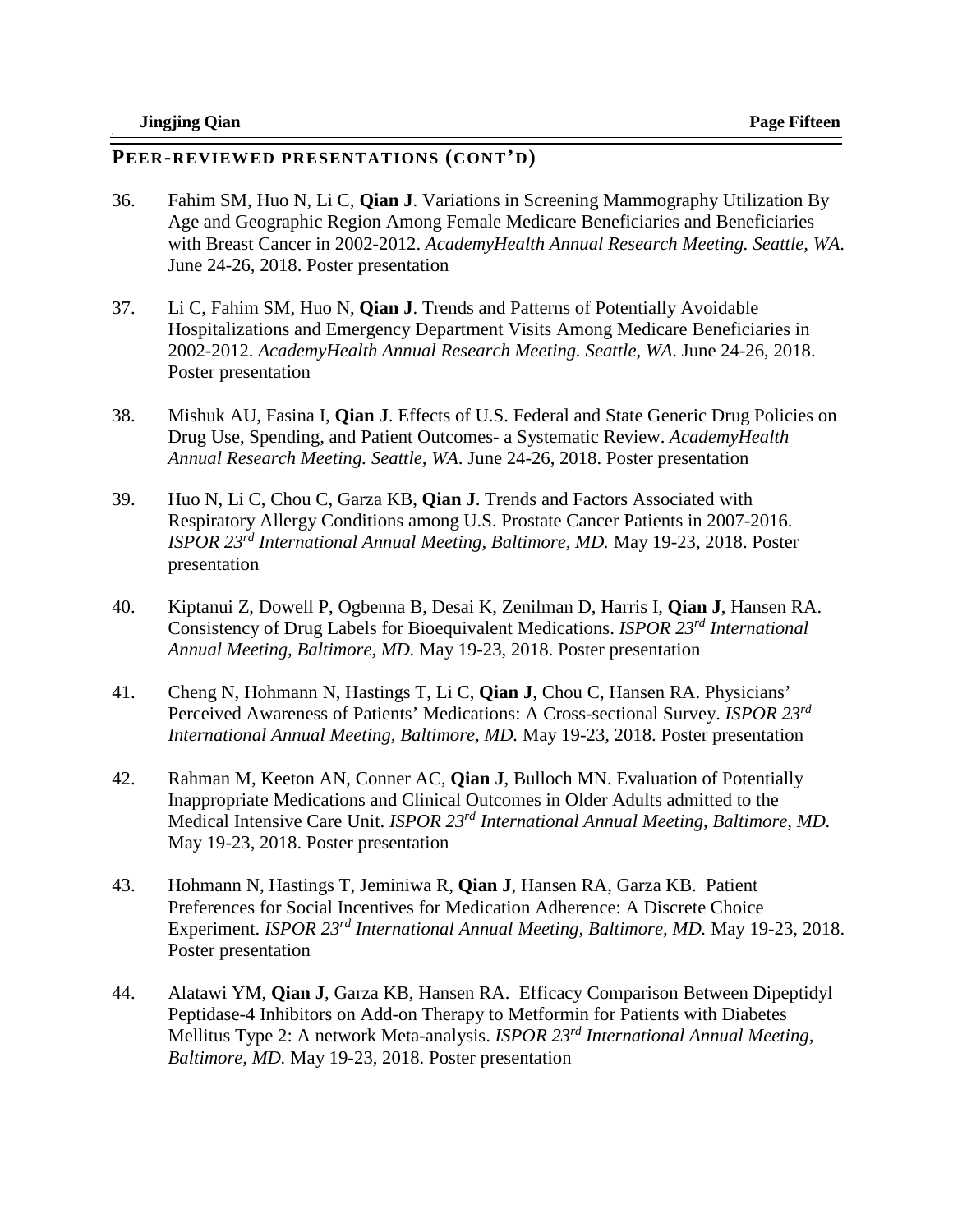- 45. Hohmann N, Hastings T, Jeminiwa R, **Qian J**, Hansen RA, Garza KB. Relationship Between Perceived Medication Adherence Barriers and Incentive Preference. *American Pharmacists Association (APhA) Annual Meeting & Exposition, Nashville, TN. March* 16-19, 2018. Poster presentation
- 46. Fahim SM, Mishuk AU, Cheng N, **Qian J**, Calderón AI, Hansen RA. Adverse Event Reporting Patterns of Concurrent Botanical Dietary Supplements with CYP3A4 Substrates & Non-interactive Anticancer Drugs in the U.S. Food and Drug Administration Adverse Event Reporting System (FAERS). *American Pharmacists Association (APhA) Annual Meeting & Exposition, Nashville, TN.* March 16-19, 2018. Poster presentation
- 47. Keeton AN, Rahman M, Conner AC, **Qian J**, Bulloch MN. Evaluation of Potentially Inappropriate Medications in Older Adults admitted to the Medical Intensive Care Unit. *American Society of Health-System Pharmacists Midyear Clinical Meeting, Orlando, FL.*  December 3-7, 2017. Poster presentation
- 48. Cheng N, **Qian J**, Chou CE, Hansen RA. Patterns of Specialty of Healthcare Providers Involved for Treating Breast Cancer Survivors with Chronic Comorbidities in the United States. *2017 APHA Annual Meeting. Atlanta, GA*. November 4-8, 2017. Poster presentation
- 49. Li C, **Qian J**, Chou CE, Calderon AI, Hansen RA. Trends in Botanical Dietary Supplement Use among US Adults with Cancer in NHANES 1999-2014. *2017 APHA Annual Meeting. Atlanta, GA*. November 4-8, 2017. Poster presentation
- 50. Howard J, Frank G, Harris I, Kiptanui Z, Hansen RA, **Qian J**. Key Groups Influencing Generic Drug Use in the US: The Nature and Extent of Their Influence. *2017 APHA Annual Meeting. Atlanta, GA*. November 4-8, 2017. Poster presentation
- 51. Kiptanui Z, Ogbenna B, Harris I, Howard J, Frank G, **Qian J**, Hansen RA. Clinical Practice Patterns and Potential Barriers to Generic Drug Use in Special Populations. *2017 APHA Annual Meeting. Atlanta, GA*. November 4-8, 2017. Poster presentation
- 52. Ogbenna B, Kiptanui Z, Harris I, Howard J, Frank G, **Qian J**, Hansen RA. A Systematic Review of Generic Drug Substitution in Special Populations. *2017 APHA Annual Meeting. Atlanta, GA*. November 4-8, 2017. Poster presentation
- 53. Hohmann N, Hastings T, Jeminiwa R, Garza KB, **Qian J**, Hansen RA. Patient Preferences for Financial Versus Social Incentives for Medication Adherence in Chronic Conditions. *Society for Medical Decision Making* (*SMDM) 39th Annual North American Meeting, Pittsburgh, PA.* October 22-25, 2017. Poster presentation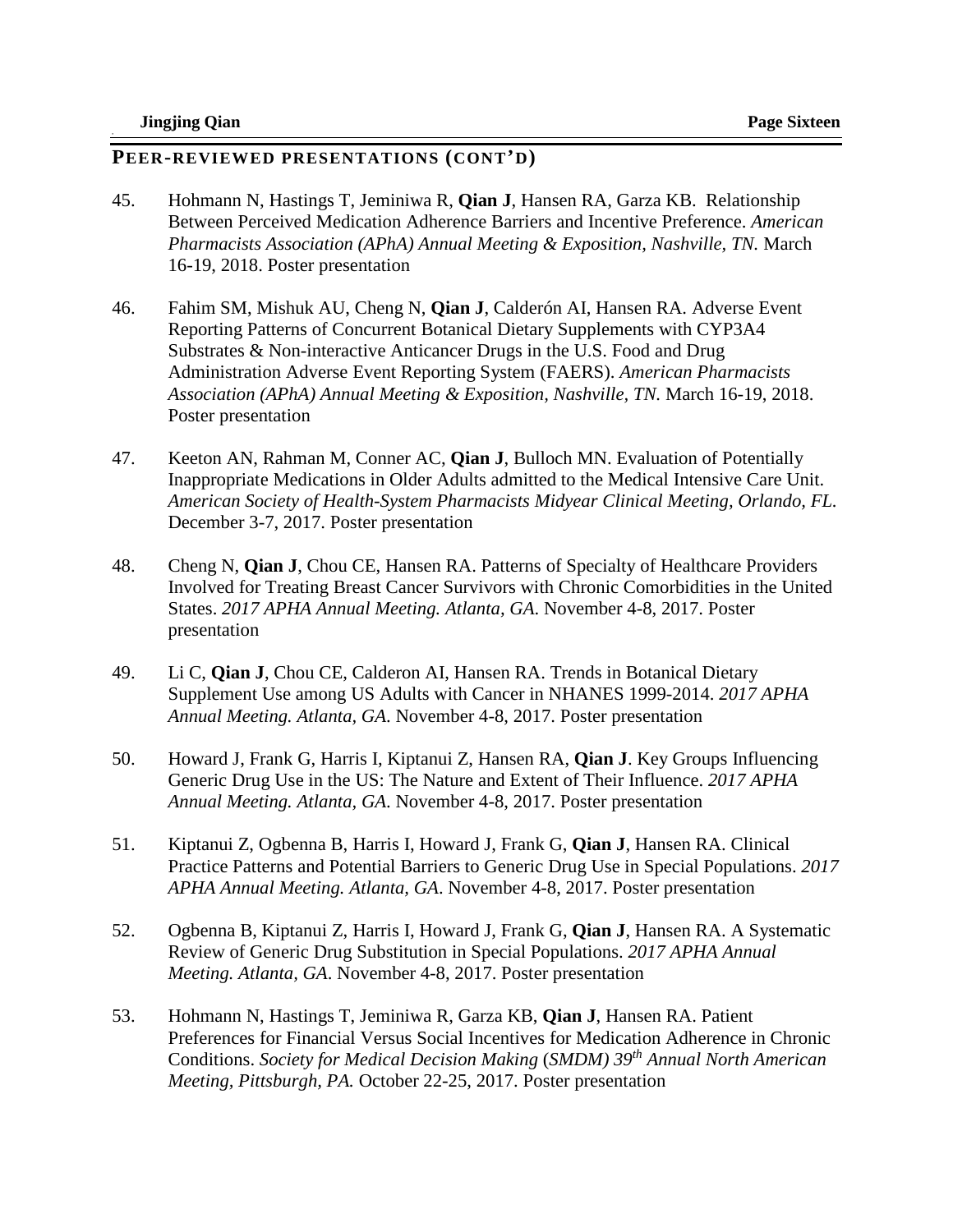- 54. **Qian J**, Hansen RA, Harris I, Kiptanui Z, Howard J, Surry D. Effect of Increasing Generic Drug Use on Medical Prescription Plan Star Ratings. *33rd ICPE: International Conference on Pharmacoepidemiology & Therapeutic Risk Management. Montreal, Canada*. August 26-30, 2017. Poster presentation
- 55. Rahman M, Howard G, **Qian J**, Chou CE, Hansen RA. Disparities in the Appropriateness of Medication Use: Analysis of the REGARDS Study. *33rd ICPE: International Conference on Pharmacoepidemiology & Therapeutic Risk Management. Montreal, Canada*. August 26-30, 2017. Podium presentation
- 56. Harris I, Howard J, Frank G, Kiptanui Z, **Qian J**, Hansen RA. Understanding Global Influencers of Generic Drug Use among Older Adults. 21st International Association of Gerontology and Geriatrics (IAGG) World Congress*. San Francisco, CA*. July 23-27, 2017. Poster presentation
- 57. **Qian J**, Hansen RA, Huo N, Harris I, Kiptanui Z, Howard J, Surry D. Variations in Use of Generic Drugs by Patient Characteristics in the Unites States: Evidence from the Medical Expenditure Panel Survey, 2002-2013. *AcademyHealth Annual Research Meeting. New Orleans, LA*. June 25-27, 2017. Poster presentation
- 58. Harris I, Howard J, Frank G, Kiptanui Z, Hansen RA, **Qian J**. Key Groups Influencing Generic Drug Use in the U.S. and the Nature and Extend of Their Influence. *ISPOR 22nd International Annual Meeting, Boston, MA.* May 20-24, 2017. Poster presentation
- 59. Hastings T, **Qian J**, Garza KB, Hansen RA, Westrick S. Completeness of Immunization Information System Vaccine Information: A Systematic Review. *ISPOR 22nd International Annual Meeting, Boston, MA.* May 20-24, 2017. Podium presentation
- 60. Mishuk AU, **Qian J**, Howard J, Harris I, Frank G, Kiptanui Z, Hansen RA. The Association between Patient Sociodemographic Characteristics and Generic Drug Use: A Systematic Review and Meta-Analysis. *ISPOR 22nd International Annual Meeting, Boston, MA.* May 20-24, 2017. Poster presentation
- 61. Mishuk AU, **Qian J**, Garza KB, Hansen RA. Impact of Health Insurance Benefit Design on Generic Drug Use in the Unites States: A Systematic Review. *ISPOR 22nd International Annual Meeting, Boston, MA.* May 20-24, 2017. Poster presentation
- 62. Hohmann N, Garza KB, **Qian J**, Hansen RA. Risk of Falling and Fall-Related Injury in Older Adults with Chronic Conditions: A Systematic Review. *ISPOR 22nd International Annual Meeting, Boston, MA.* May 20-24, 2017. Poster presentation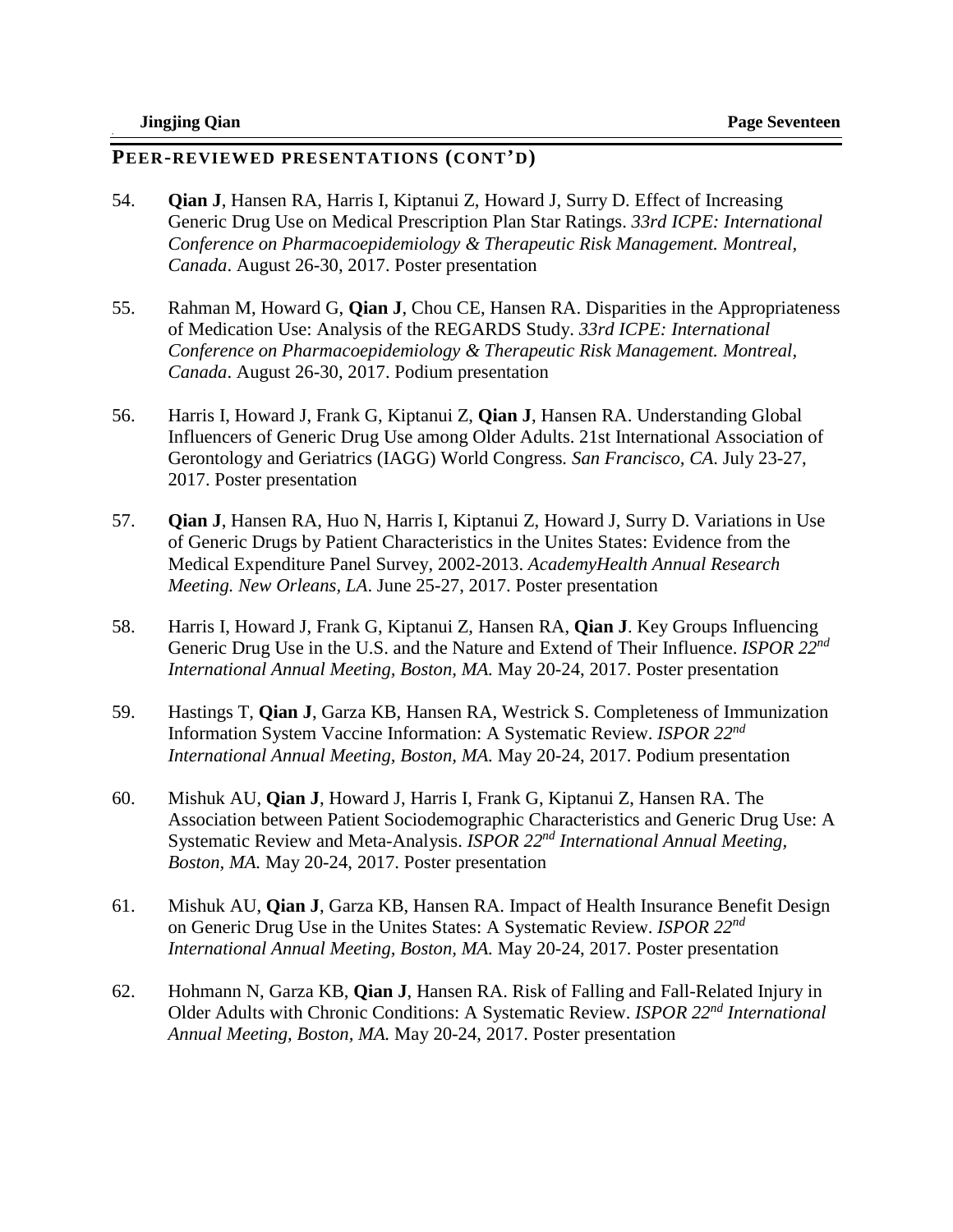- 63. Jeminiwa R, **Qian J**, Hansen RA, Garza KB, Fox B. The Use of eHealth to Improve Medication Adherence Among Patients with Asthma: A Systematic Review and Meta-Analysis. *ISPOR 22nd International Annual Meeting, Boston, MA.* May 20-24, 2017. Poster presentation
- 64. Hohmann L, **Qian J**, Garza KB, Hansen RA, Hohmann N, Westrick S. Comparative Effectiveness of Opioid Abuse Treatments: A Systematic Review. *ISPOR 22nd International Annual Meeting, Boston, MA.* May 20-24, 2017. Poster presentation
- 65. Huo N, **Qian J**, Garza KB, Hansen RA. Association between Asthma and Risk of Prostate Cancer: A Systematic Review and Meta-Analysis. *ISPOR 22nd International Annual Meeting, Boston, MA.* May 20-24, 2017. Poster presentation
- 66. Cheng N, Rahman M, Alatawi Y, **Qian J**, Seoane-Vazquez E, Peissig PL, Berg R, Page D, Hansen RA. Adverse Event Reports of Suicide and Suicidal Ideation for Brand Compared with Generic Central Nervous System Drugs. *American Pharmacists Association (APhA) Annual Meeting & Exposition, San Francisco, CA.* March 24-27, 2017. Poster presentation
- 67. Alatawi Y, Rahman M, Cheng N, **Qian J**, Seoane-Vazquez E, Peissig PL, Berg R, Page D, Hansen RA. Brand vs. Generic Adverse Event Reporting Patterns: an Authorized Generic-controlled Evaluation of Cardiovascular Medications. *American Pharmacists Association (APhA) Annual Meeting & Exposition, San Francisco, CA.* March 24-27, 2017. Poster presentation
- 68. Rahman M, Alatawi Y, Cheng N, **Qian J**, Plotkina A, Seoane-Vazquez E, Peissig PL, Berg R, Page D, Hansen RA. Comparison of Brand vs. Generic Antiepileptic Drug Adverse Event Reporting Rates in the U.S. Food and Drug Administration Adverse Event Reporting System (FAERS). *American Pharmacists Association (APhA) Annual Meeting & Exposition, San Francisco, CA.* March 24-27, 2017. Poster presentation
- 69. Rahman M, Alatawi Y, Cheng N, **Qian J**, Seoane-Vazquez E, Peissig PL, Berg R, Page D, Hansen RA. Methodological Considerations for Comparison of Brand vs. Authorized Generic Adverse Event Reports in the U.S. Food and Drug Administration Adverse Event Reporting System (FAERS). *American Pharmacists Association (APhA) Annual Meeting & Exposition, San Francisco, CA.* March 24-27, 2017. Poster presentation
- 70. Howard J, Harris I, Frank G, Kiptanui Z, **Qian J**, Hansen RA. Identifying and Understanding Who and What Influences Generic Drug Utilization among Medicare Beneficiaries. *2016 GSA's Annual Scientific Meeting. New Orleans, LA*. November 16-20, 2016. Poster presentation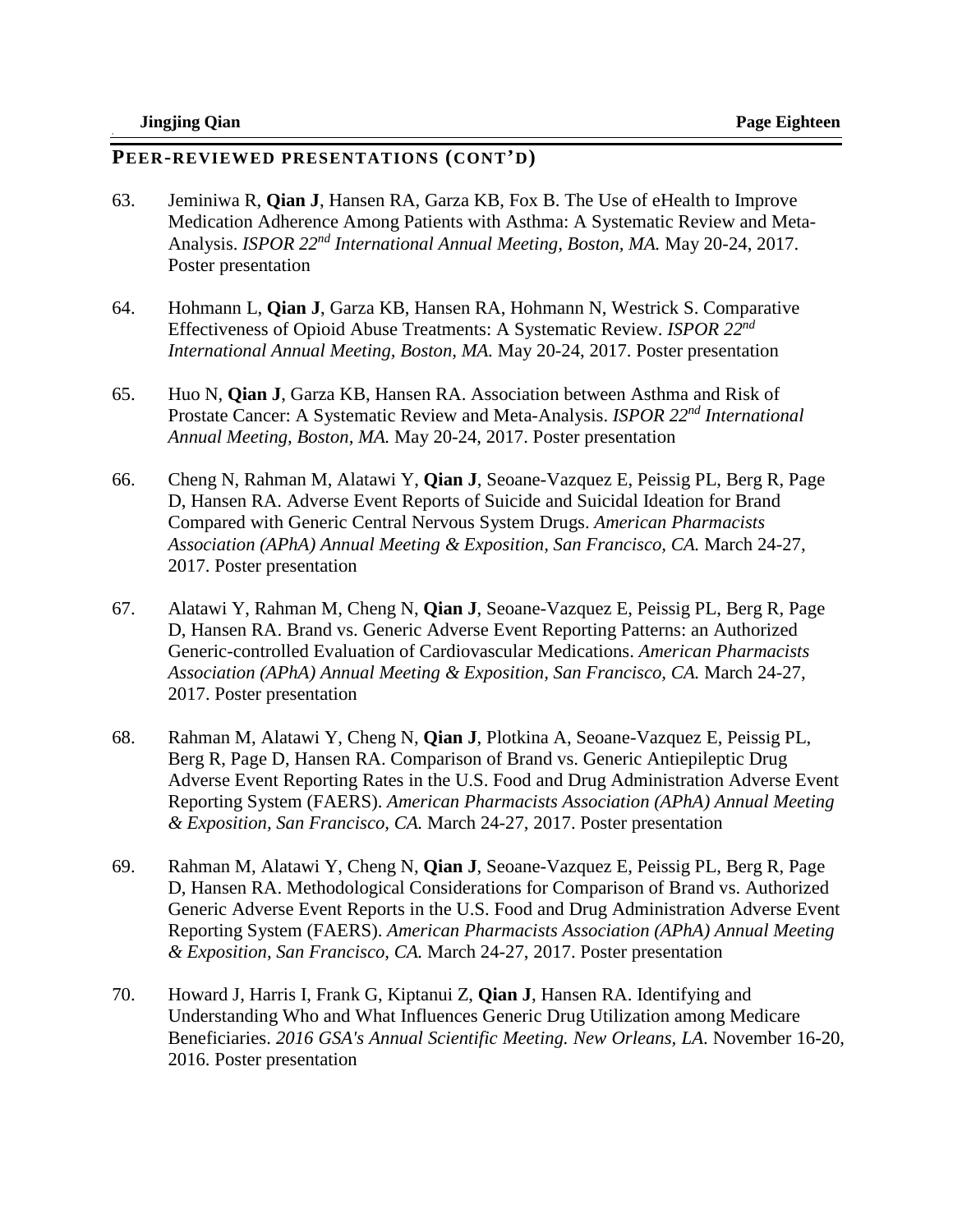- 71. Howard J, Harris I, Frank G, Kiptanui Z, **Qian J**, Hansen RA. Identifying and Understanding Who and What Influences Generic Drug Utilization in the U.S. *2016 APHA Annual Meeting. Denver, CO*. October 29-November 2, 2016. Poster presentation
- 72. Estess MC, Gray J, Laxson K, Whitley HP, **Qian J**. Retrospective Cohort Analysis of Electronic Flag Placement in Pre-diabetic Patients to Increase Early Diabetes Mellitus Detection. *American Society of Health-System Pharmacists Midyear Clinical Meeting, Las Vegas, NV.* December 4-8, 2016. Poster presentation
- 73. **Qian J**, Hansen RA, Surry D, Howard J, Kiptanui Z, Harris I. Disclosure of Industry Payments to Prescribers: Industry Payments Might Be a Factor Impacting Generic Drug Prescribing. *32nd ICPE: International Conference on Pharmacoepidemiology & Therapeutic Risk Management. Dublin, Ireland*. August 25-28, 2016. Podium presentation
- 74. Hansen RA, **Qian J,** Berg R, Linneman J, Seoane-Vazquez E, Dutcher S, Raofi S, Peissig PL. Comparison of Generic-to-brand Switchback Patterns for Authorized Generic vs. Independent Generic Drugs. *32nd ICPE: International Conference on Pharmacoepidemiology & Therapeutic Risk Management. Dublin, Ireland*. August 25-28, 2016. Poster presentation
- 75. Hansen RA, **Qian J,** Berg R, Linneman J, Seoane-Vazquez E, Dutcher S, Raofi S, Peissig PL. Comparison of Outcomes following a Switch from a Brand to an Authorized vs. Independent Generic Drug. *32nd ICPE: International Conference on Pharmacoepidemiology & Therapeutic Risk Management. Dublin, Ireland*. August 25-28, 2016. Poster presentation
- 76. Wright B, Westrick SC, **Qian J**, Hansen RA. From the Classroom to Practice: an Integrated Research Elective Experience. *American Association of Colleges of Pharmacy (AACP) 2016 Annual Meeting, Anaheim, CA*. July 23-27, 2016. Mini-section Podium presentation
- 77. Cheng N, Rahman M, Alatawi Y, **Qian J**, Hansen RA. The Comparison of Brand and Generic Drug Specific Adverse Event of Antidepressant from 2004-2015. *The 2016 Southern Pharmacy Administration Conference, University, MS*, June 24 - 26, 2016. Podium presentation
- 78. Hohmann N, Hastings T, Jeminiwa R, Garza KB, **Qian J**, Hansen RA. Proposal for a Cross-sectional Survey to Explore Preferences for and Perceptions of Medication Adherence Incentives Among Patients Taking Medication for a Chronic Disease. *The 2016 Southern Pharmacy Administration Conference, University, MS*, June 24 - 26, 2016. Poster presentation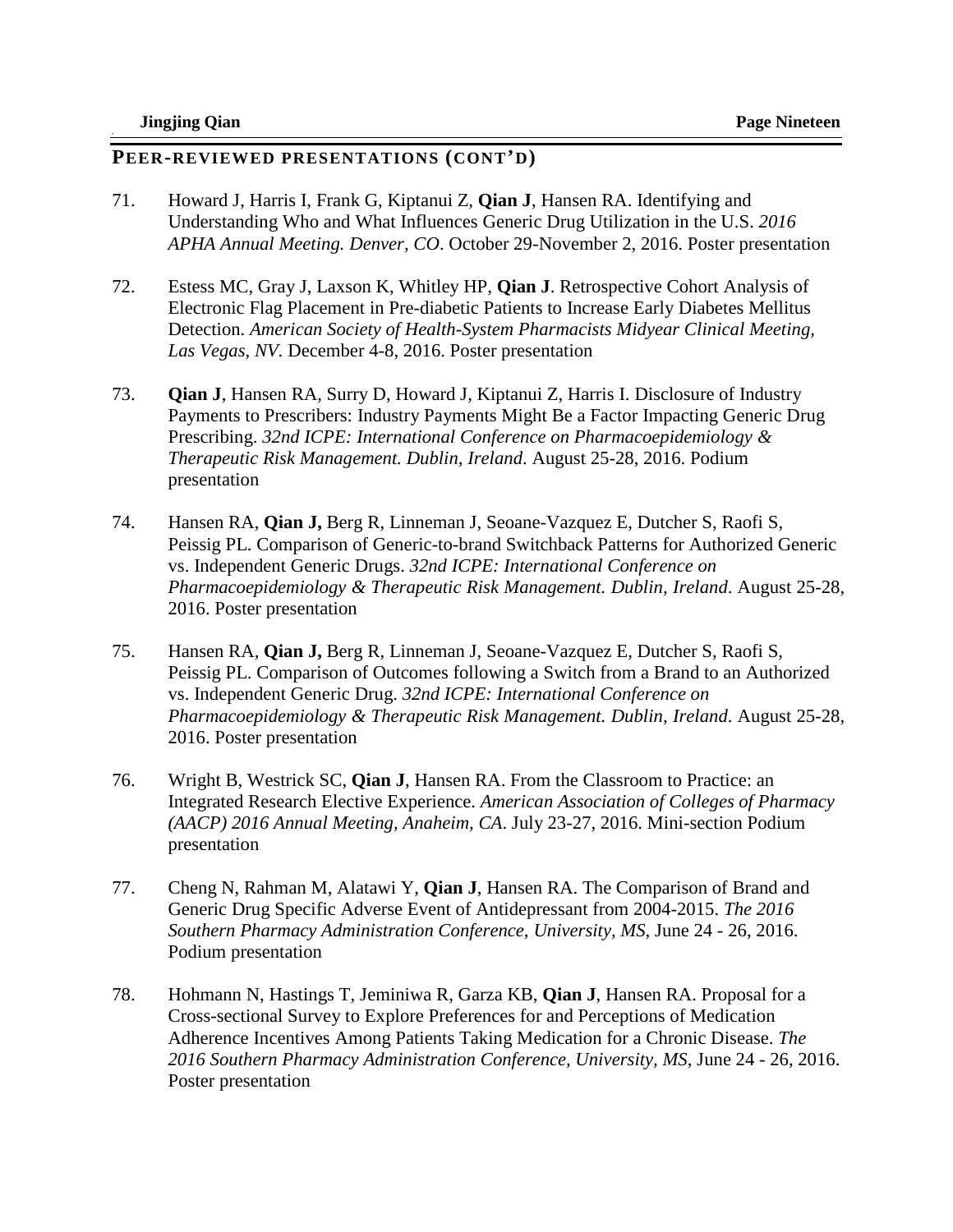- 79. Huo N, **Qian J**. Associations of Herb and Non-vitamin Dietary Supplements (NVDS) Use with Clinical Outcomes among Patients with Asthma in the Unites States. *The 2016 Southern Pharmacy Administration Conference, University, MS*, June 24 - 26, 2016. Poster presentation
- 80. Cheng N, Banerjee T, **Qian J**, Hansen RA. Association of Authorized Generic Marketing with Prescription Drug Spending on Antidepressants from 2000 to 2011. *American Pharmacists Association (APhA) Annual Meeting & Exposition, Baltimore, MD. March* 4-7, 2016. Podium presentation
- 81. Hansen RA, Khodneva Y, Glasser SP, **Qian J**, Redmond N, Safford MM. Antidepressant Medication Use and its Association with Cardiovascular Disease in the Reasons for Geographic and Ethnic Differences in Stroke (REGARDS) Study. *31st ICPE: International Conference on Pharmacoepidemiology & Therapeutic Risk Management. Boston, MA*. August 22-26, 2015. Poster presentation
- 82. **Qian J**, Wittayanukorn S, Hansen RA. Patterns of Psychotropic Prescription Utilization among Disabled Medicare Beneficiaries under 65. *ISPOR 20th International Annual Meeting, Philadelphia, PA.* May 16-20, 2015. Poster presentation
- 83. Sonawane KB, **Qian J**, Garza KB, Wright BM, Zeng P, Ganduglia Cazaban CM, Hansen RA. Patterns of Treatment Modifications in Newly Treated Hypertensive Patients: Does Choice of Modification Strategy Affect Likelihood of Treatment Discontinuation? *ISPOR 20th International Annual Meeting, Philadelphia, PA.* May 16-20, 2015. Poster presentation
- 84. Wittayanukorn S, **Qian J**, Westrick SC, Billor N, Johnson B, Hansen RA. Risk of Cardiotoxicity and All-cause Mortality in Breast Cancer Patients after Adjuvant Chemotherapy or Hormonal Therapy. *ISPOR 20th International Annual Meeting, Philadelphia, PA.* May 16-20, 2015. Poster presentation
- 85. Moon J, Nkurunziza J, Jambi A, Seoane-Vazquez E, **Qian J**, Hansen RA. Generic Competition and Authorized Generics in the United States. *ISPOR 20th International Annual Meeting, Philadelphia, PA.* May 16-20, 2015. Poster presentation
- 86. Wittayanukorn S, **Qian J**, Hansen RA. Cardiotoxicity in Tyrosine Kinase Inhibitors: a Study of the FDA Adverse Event Reporting System (FAERS). *American Pharmacists Association (APhA) Annual Meeting & Exposition, San Diego, CA.* March 27-30, 2015. Podium presentation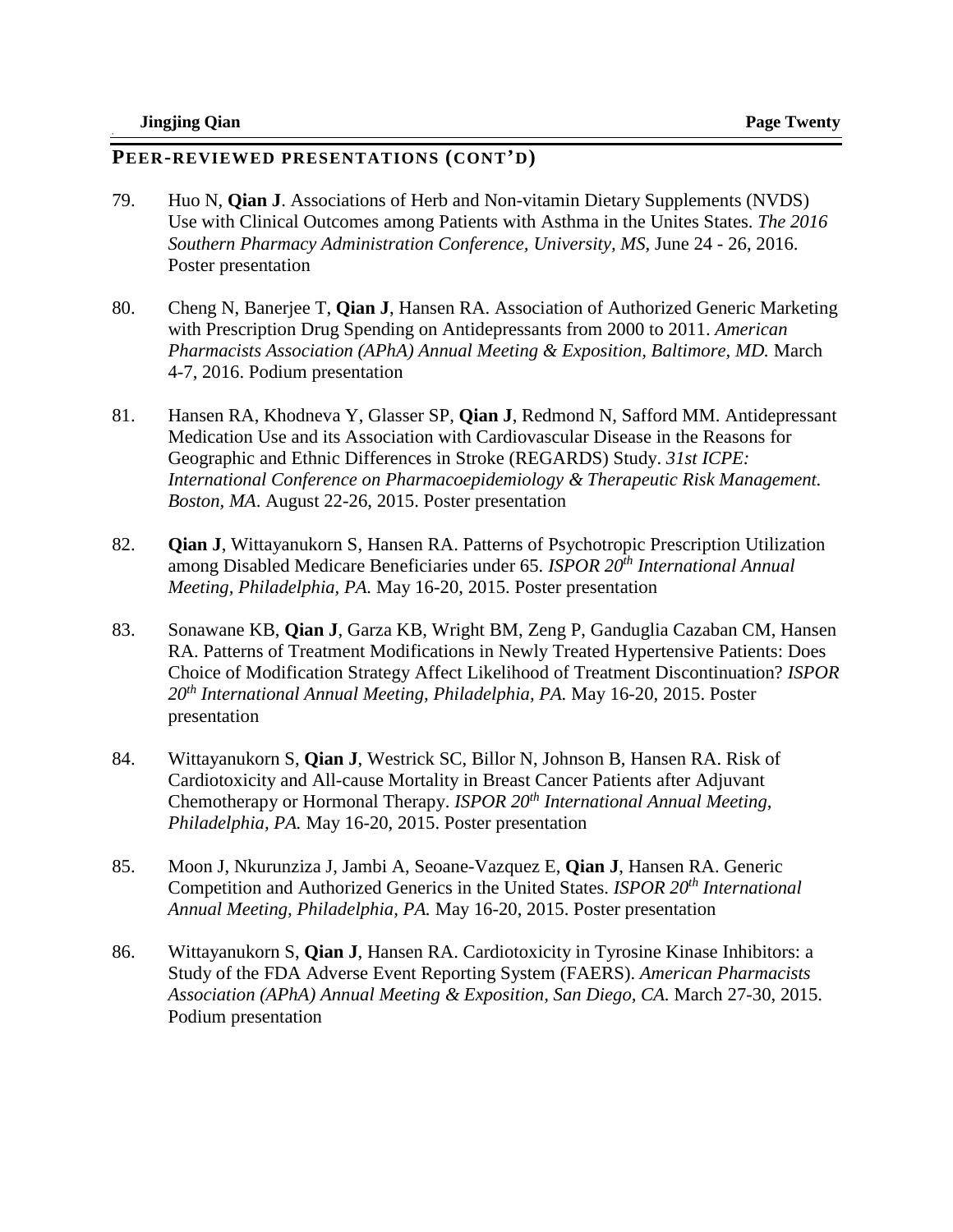- 87. Zeek M, Savoie M, Song M, Kennemur L, **Qian J,** Jungnickel P, Westrick S. Sleep Patterns and Academic Performance Among Student Pharmacists. *American College of Clinical Pharmacy (ACCP) 2014 Annual Meeting, Austin, TX*. October 12-15, 2014. Poster presentation
- 88. **Qian J**, Wittayanukorn S, McGuffey G, Gao J, Hansen RA. Psychiatric Health Services Utilization and Spending among Young Medicare Enrollees. *American Association of Colleges of Pharmacy (AACP) 2014 Annual Meeting, Grapevine, TX*. July 26-30, 2014. Poster presentation (New Investigator Award)
- 89. Sonawane K, **Qian J**, Hansen RA. Serious Adverse Events Reported to the Food and Drug Administration, 2006-2011. *The 2014 Southern Pharmacy Administration Conference, Oklahoma City, OK*, June 20 - 22, 2014. Poster presentation
- 90. Wittayanukorn S, **Qian J**, Hansen RA. Cardiotoxicity in Targeted Therapy for Breast Cancer: a Study of the FDA Adverse Event Reporting System (AERS). *The 2014 Southern Pharmacy Administration Conference, Oklahoma City, OK*, June 20 - 22, 2014. Poster presentation
- 91. **Qian J,** Wittayanukorn S, Gao J, Hansen RA. Trends and Patterns of Psychiatric Prescription and Emergency Department Utilization among Young Medicare Beneficiaries in 2002-2009. *AcademyHealth Annual Research Meeting and the adjunct Disability Research Interest Group Meeting. San Diego, CA*. June 8-10, 2014. Poster presentations
- 92. Wittayanukorn S, **Qian J**, Hansen RA. Treatment Patterns among Breast Cancer Patients in the United States 2006-2010 Using Two National Surveys on Visits to Physicians' Offices and Hospital Outpatient Departments. *American Pharmacists Association (APhA) Annual Meeting & Exposition, Orlando, FL.* March 28-31, 2014. Podium presentation
- 93. Jong FT, Chung A, Vidal R, Falkos S, **Qian J**. Retrospective Evaluation of Levetiracetam Use for Generalized Clonic Status Epilepticus in Pediatric Patients Admitted to an Academic Pediatric Intensive Care Unit (PICU). *American Society of Health-System Pharmacists Midyear Clinical Meeting, Orlando, FL.* December 8-12, 2013. Poster presentation
- 94. **Qian J**, Simoni-Wastila L, Rattinger GB, Lehmann S, Langenberg P, Zuckerman IH, Terrin M. Associations of Depression Diagnosis and Antidepressant Treatment with Mortality among Young and Disabled Medicare Beneficiaries with COPD. *AcademyHealth Annual Research Meeting and the adjunct Disability Research Interest Group Meeting. Baltimore, MD*. June 22-25, 2013. Podium presentations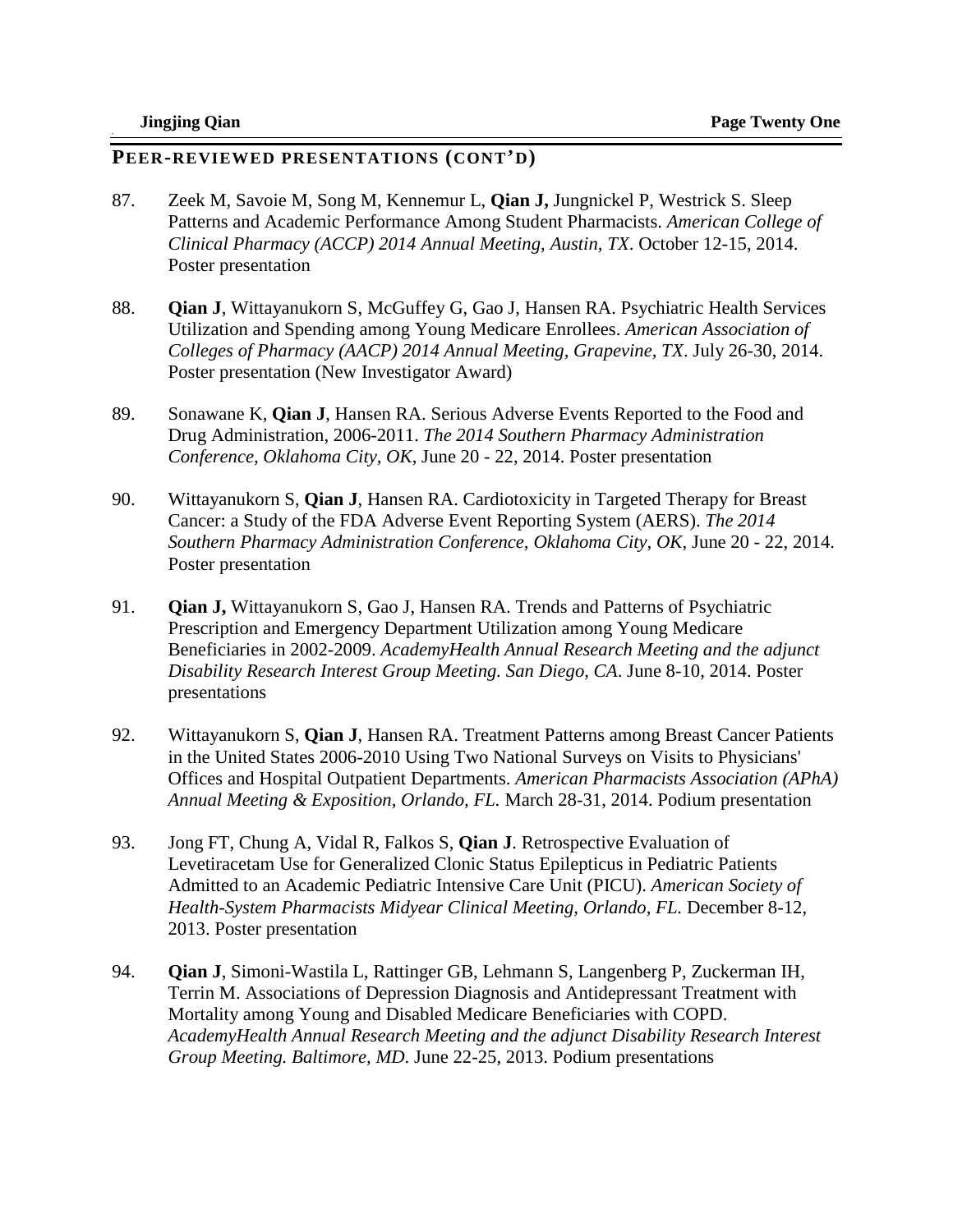- 95. Wittayanukorn S, **Qian J**, Hansen RA. Trend and Predictors of Depressive Symptoms and Treatment in the U.S. Adults from 2005 to 2010. *ISPOR 18th International Annual Meeting, New Orleans, LA.* May 18-20, 2013. Poster presentation
- 96. **Qian J**, Simoni-Wastila L, Rattinger GB, Zuckerman IH, Lehmann S, Langenberg P, Terrin M. Influence of Comorbid Depression and Antidepressant Treatment on Mortality for Medicare Beneficiaries with Chronic Obstructive Pulmonary Disease by SSDIeligibility. *AcademyHealth Annual Research Meeting. Orlando, FL.* June 22-24, 2012. Poster presentation
- 97. **Qian J**, Simoni-Wastila L, Rattinger GB, Zuckerman IH. Influence of Depression on Chronic Obstructive Pulmonary Disease (COPD) Exacerbations among Medicare Beneficiaries with and without Disability. *27th ICPE: International Conference on Pharmacoepidemiology & Therapeutic Risk Management. Chicago, IL*. August 13-17, 2011. Poster presentation
- 98. **Qian J**, Simoni-Wastila L, Rattinger GB, Zuckerman IH, Lehmann S, Stuart B. The Influence of Depression on Medication Adherence and Exacerbations among Medicare Beneficiaries with Chronic Obstructive Pulmonary Disease. *AcademyHealth Annual Research Meeting. Seattle, WA*. June 12-14, 2011. Student poster and podium presentation [**best student abstract award**]
- 99. Simoni-Wastila L, Stuart B, Zuckerman IH, **Qian J**, Wei J, Shaffer T, Dalal AA, Bryant-Comstock L. Should Medicare Rely on High Drug Spending as a Criterion for Medication Therapy Management Services? *AcademyHealth Annual Research Meeting. Seattle, WA*. June 12-14, 2011. Poster presentation
- 100. Simoni-Wastila L, Wei J, **Qian J**, Zuckerman IH, Stuart B, Shaffer T, Dalal AA, Bryant-Comstock L. COPD Maintenance Medication Adherence: Influence on Hospitalization and Spending in a Medicare Population. *ISPOR 16th International Annual Meeting, Baltimore, MD.* May 21-25, 2011. Poster presentation
- 101. Simoni-Wastila L, **Qian J**, Rattinger G, Zuckerman IH. Depression, Race, and Ethnicity: Influence on Medication Use and Hospitalization in Medicare Beneficiaries with Chronic Obstructive Pulmonary Disease. *National Center on Minority Health and Health Disparity conference, Arlington, VA.* April 6-7, 2011. Podium presentation
- 102. **Qian J**, Simoni-Wastila L, Zuckerman IH, Yang HK, Rattinger GB, Stuart B, Dutcher S, Lehmann L. Impact of Chronic Obstructive Pulmonary Disease on Antidepressant Utilization in Depressed Elderly. *GSA's 63rd Annual Scientific Meeting. New Orleans, LA*. November 19-23, 2010. Poster presentation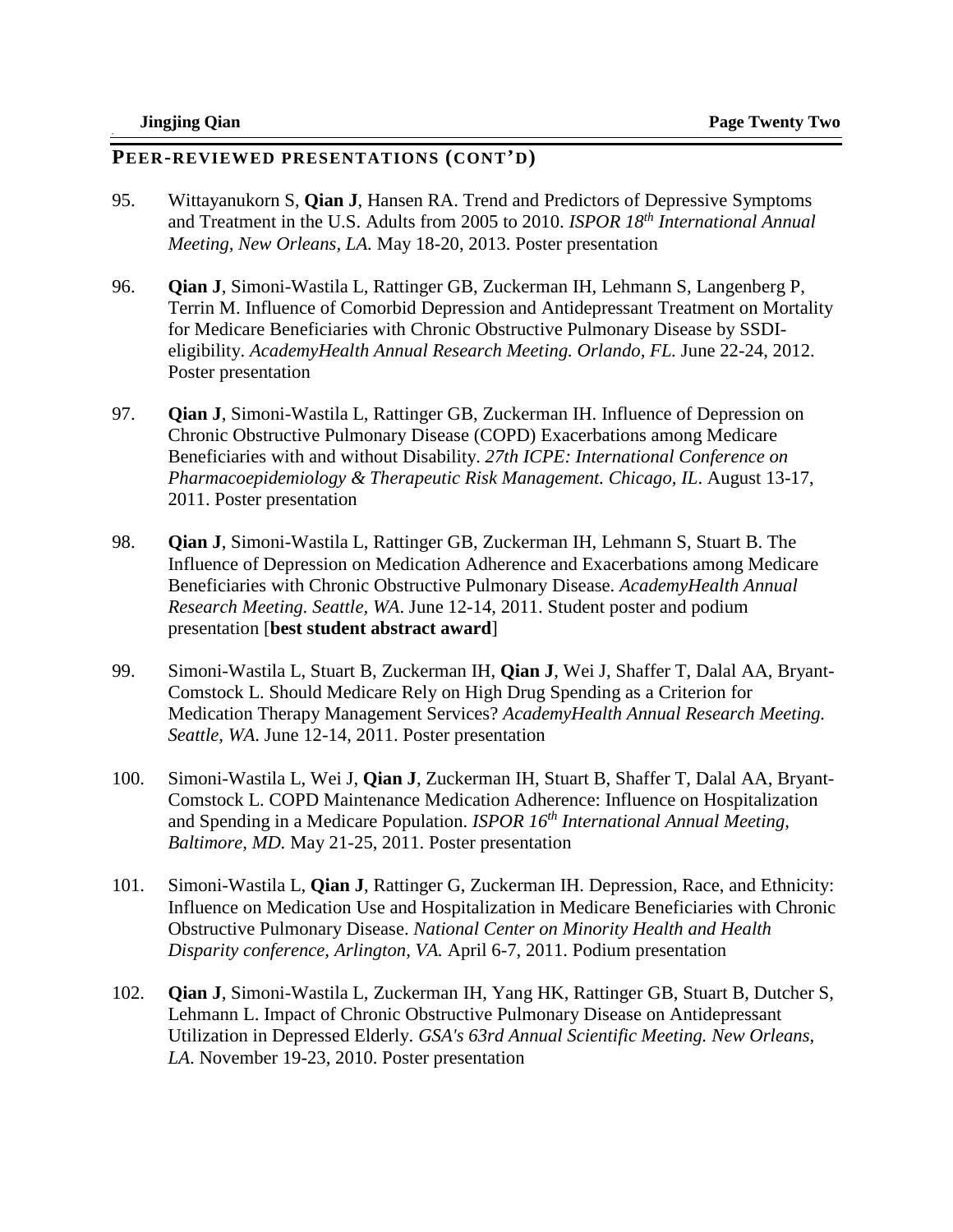- 103. Yang K, Simoni-Wastila L, Rattinger GB, Zuckerman IH, **Qian J,** Lehman S, Dutcher S, Stuart B. Impact of Comorbid Dementia on Antidepressant Utilization in Medicare Population with Depression. *GSA's 63rd Annual Scientific Meeting. New Orleans, LA*. November 19-23, 2010. Podium presentation
- 104. Dutcher SK, Rattinger GB, Zuckerman IH, Simoni-Wastila L, Yang HK, **Qian J**, Stuart B. Impact of Dementia on Drug Use Patterns among Medicare Beneficiaries with Congestive Heart Failure. *GSA's 63rd Annual Scientific Meeting. New Orleans, LA*. November 19-23, 2010. Podium presentation
- 105. Simoni-Wastila L, Stuart B, Zuckerman IH, Davidoff A, Shaffer T, Yang HK, **Qian J**, Dalal AA, Mapel DW, Bryant-Comstock L. Impact of Maintenance Therapy on Hospitalization and Expenditures for Medicare Beneficiaries with Chronic Obstructive Pulmonary Disease. *2010 AcademyHealth Annual Research Meeting, Boston, MA*. June 27-29, 2010. Poster presentation
- 106. Stuart B, Simoni-Wastila L, Davidoff A, Yang HK, **Qian J**, Dalal AA, Bryant-Comstock L. Impact of Being a Medication User on Hospitalization and Spending for Medicare Beneficiaries with Chronic Obstructive Pulmonary Disease. *AMCP's 22nd Annual Meeting & Showcase. San Diego, CA*. April 7-10, 2010. Poster presentation
- 107. Simoni-Wastila L, Shaffer T, **Qian J**, Yang HK, Hsu VD, Mullins CD, Chen C, Kim E, and Whitehead R, Antipsychotic Metabolic Propensity and Polytherapy: Influence on Hospitalization. *ISPOR 13th International Annual Meeting, Toronto, Canada,* May 2008. Poster presentation
- 108. Lin AC, **Qian J**, Chen Y, Analysis of the Prescriptions Filling Labor in a Major US Drugstore Chain**.** *Ohio Pharmacists Association 128th Annual Conference,* April 21, 2006. Podium presentation
- 109. Lin AC, Huang S, **Qian J**, Chen Y, Ma XQ, Effects of Automated Prescription Filling System on the Time Utilization of Pharmacy Staff**.** *Ohio Pharmacists Association 128th Annual Conference,* April 21, 2006
- 110. Lin AC, Huang S, Chen Y, **Qian J**, Ma XQ, Analysis of the Factors Affecting Prescription Filling Efficiency**.** *Ohio Pharmacists Association 128th Annual Conference,*  April 21, 2006
- 111. Lin AC, Watson W, Chen Y, **Qian J**, The Effects of Telephone Calls on Prescription Filling Efficiency in a Drugstore Chain**.** *Ohio Pharmacists Association 128th Annual Conference,* April 21, 2006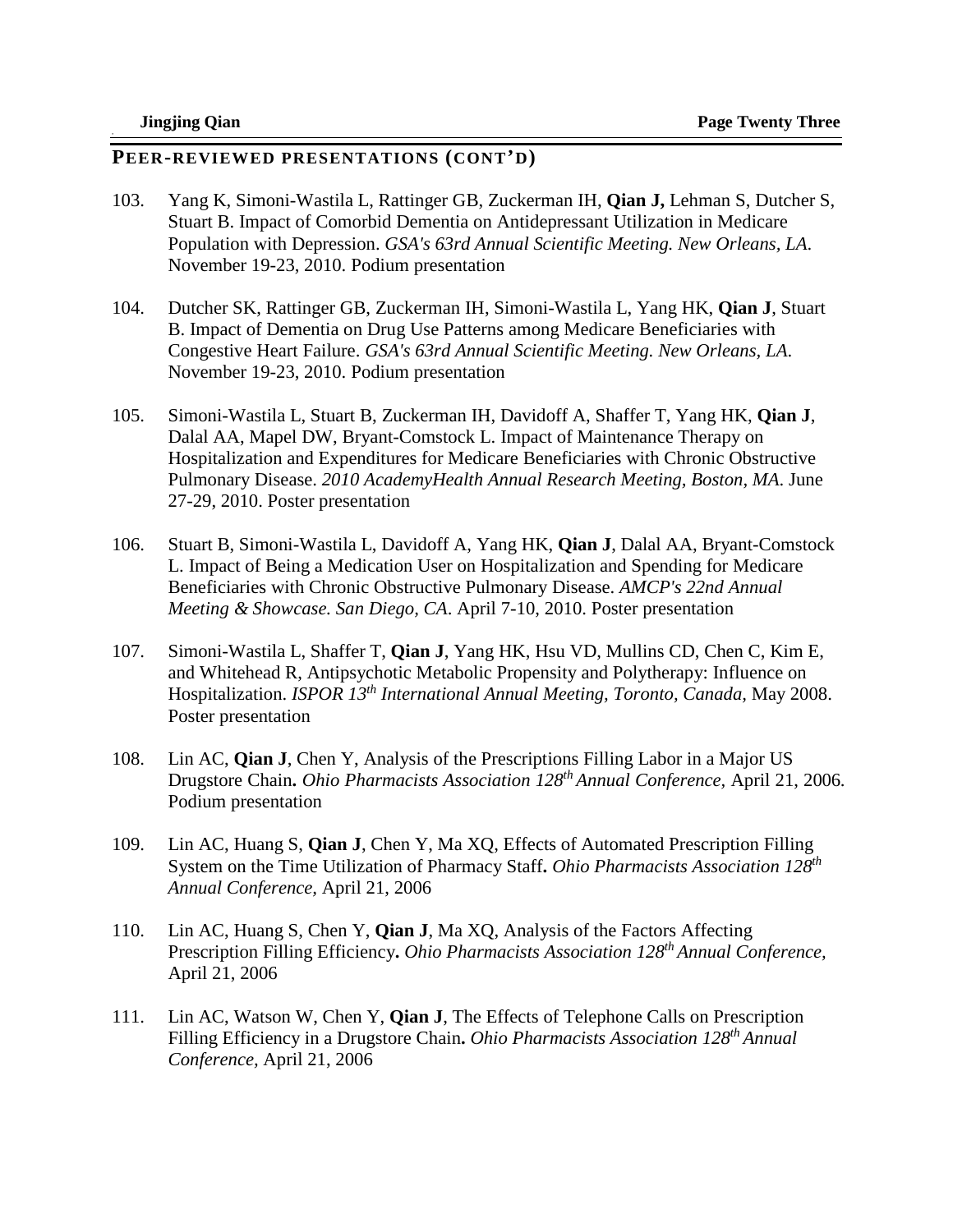#### **PEER-REVIEWED PRESENTATIONS (CONT'D)**

- 112. Lin AC, Huang S, **Qian J**, Chen Y, Ma XQ, The Effects of Automated Prescription Filling System on the Involvement of Pharmacy Staff in Prescription Filling Activities. *ISPOR 2nd Asia Pacific Conference*, March 2006
- 113. Lin AC, Watson W, Chen Y, **Qian J**, The Effects of Telephone Calls on Prescription Filling Efficiency in a Drugstore Chain, *ISPOR 2nd Asia Pacific Conference*, March 2006
- 114. Lin AC, **Qian J**, Chen Y, Analysis of the Prescriptions Filling Labor in a Major US Drugstore Chain. *ISPOR 2nd Asia Pacific Conference*, March 2006
- 115. Lin AC , Huang YC, Punches G, Chen Y, **Qian J**, Effects of Using an Automated Prescription Filling System on Pharmacy Staff Utilization and Prescription Filling Labor. *ISPOR 2nd Asia Pacific Conference*, March 2006
- 116. Guo J, Nguyen KC, **Qian J**, Pruemer J, Utilization and Price Trends of Oralchemotherapy Medications in U.S. Medicaid Program*. APhA2006 Annual Meeting & Exposition*, March 2006
- 117. **Qian J**, Jin HW, Comprehension of Studying China Pharmaceutical Law and Related Regulation. *The Ninth China Pediatric Pharmacy Academic Meeting*, September 2003

#### **FUNDED GRANTS AND CONTRACTS**

- $1/01/2021 12/31/2021$ : Breast Cancer Research Foundation of Alabama
	- o Title: Reducing Breast Cancer Risk in Alabama The Role of Medications. Total cost \$30,334 (Role: PI)
- $1/01/2020 12/31/2020$ : Mike Slive Foundation
	- o Title: Impact of Cognitive Function on Treatment Selection and Outcomes of among Older Patients with Prostate Cancer. Total cost \$50,000 (Role: PI)
- $4/29/2019 6/30/2020$ : CareHere LLC
	- o Title: Employer Based Medication Dispensing's Effect on Medication Compliance and Clinical Outcomes. Total cost \$25,000 (Role: PI)
- $4/01/2019 4/30/2021$ : Auburn University Intramural Grants Program
	- o Title: Integrating Epidemiology, Genomics and Epigenomics of Schizophrenia to Explore Gene-Environment Interactions in Socio-Economically Backward Communities of Alabama. Direct cost \$50,000 (Role: Co-Investigator; PI: Mitra)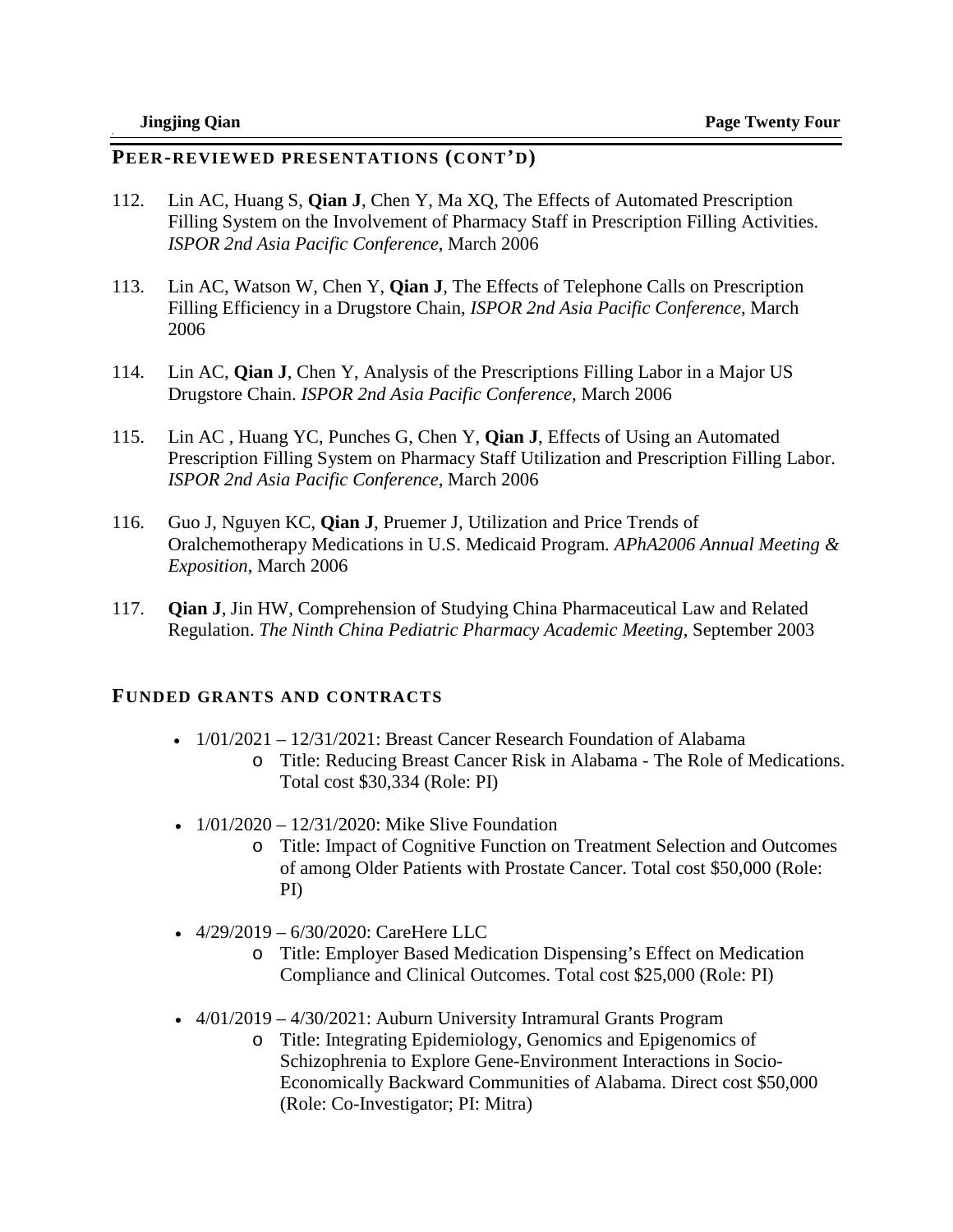### **FUNDED GRANTS AND CONTRACTS (CONT'D)**

- $7/01/2018 6/30/2021$ : Oregon Health & Science University
	- o Title: Data Analysis and Summary Documents for the Drug Effectiveness Review Project (DERP). Total cost \$500,000 (Role: Co-PI; PI: Hansen)
- $9/15/2015 2/28/2019$ : U.S. Food and Drug Administration (Grant # 1U01FD005486-01)
	- o Title: Educating Groups Influencing Generic Drug Use. Total cost \$749,837 (Role: PI)
- 10/01/2017 9/30/2018: Auburn University Research Initiative in Cancer
	- o Title: Racial Disparities in Glucose-lowering Therapies Use and Survival Outcomes among Breast Cancer Patients with Co-existing Type 2 Diabetes. Total cost \$19,008 (Role: Co-PI; PI: Chou)
- 10/01/2016 9/30/2018: Auburn University Research Initiative in Cancer
	- o Title: Evaluation Safety in the Concomitant Use of Botanical Dietary Supplements and Anticancer Drugs. Total cost \$200,000 (Role: Multiple PI; other PIs: Calderon, Hansen)
- $9/05/2016 8/31/2018$ : U.S. Food and Drug Administration (Grant # 1U01FD005875-01)
	- o Title: Generic Drug Substitution in Special Populations. Total cost \$399,990 (Role: PI)
- $9/30/2015 9/29/2018$ : U.S. Food and Drug Administration (Grant # FDA BAA-13-0019)
	- o Title: Comparative Surveillance of Generic Drugs by Machine Learning. Total cost \$2,500,000 (Role: Co-Investigator; PI: Peissig)
- $9/10/2014 8/31/2016$ : U.S. Food and Drug Administration (Grant # 1U01FD005272-01)
	- o Title: Post-market Authorized Generic Evaluation (PAGE). Total cost \$399,970 (Role: Co-Investigator; PI: Hansen)
- $2/1/2013 1/31/2014$ : American Association of Colleges of Pharmacy
	- o Title: Psychiatric Health Services Utilization and Spending among Young Medicare Enrollees. Direct cost \$10,000 (Role: PI)
- $2/1/2013 1/31/2014$ : Auburn University Intramural Grants Program
	- o Title: Trends in Psychiatric Emergency Department Visits for Young Medicare Enrollees in 2002-2009. Direct cost \$5,000 (Role: PI)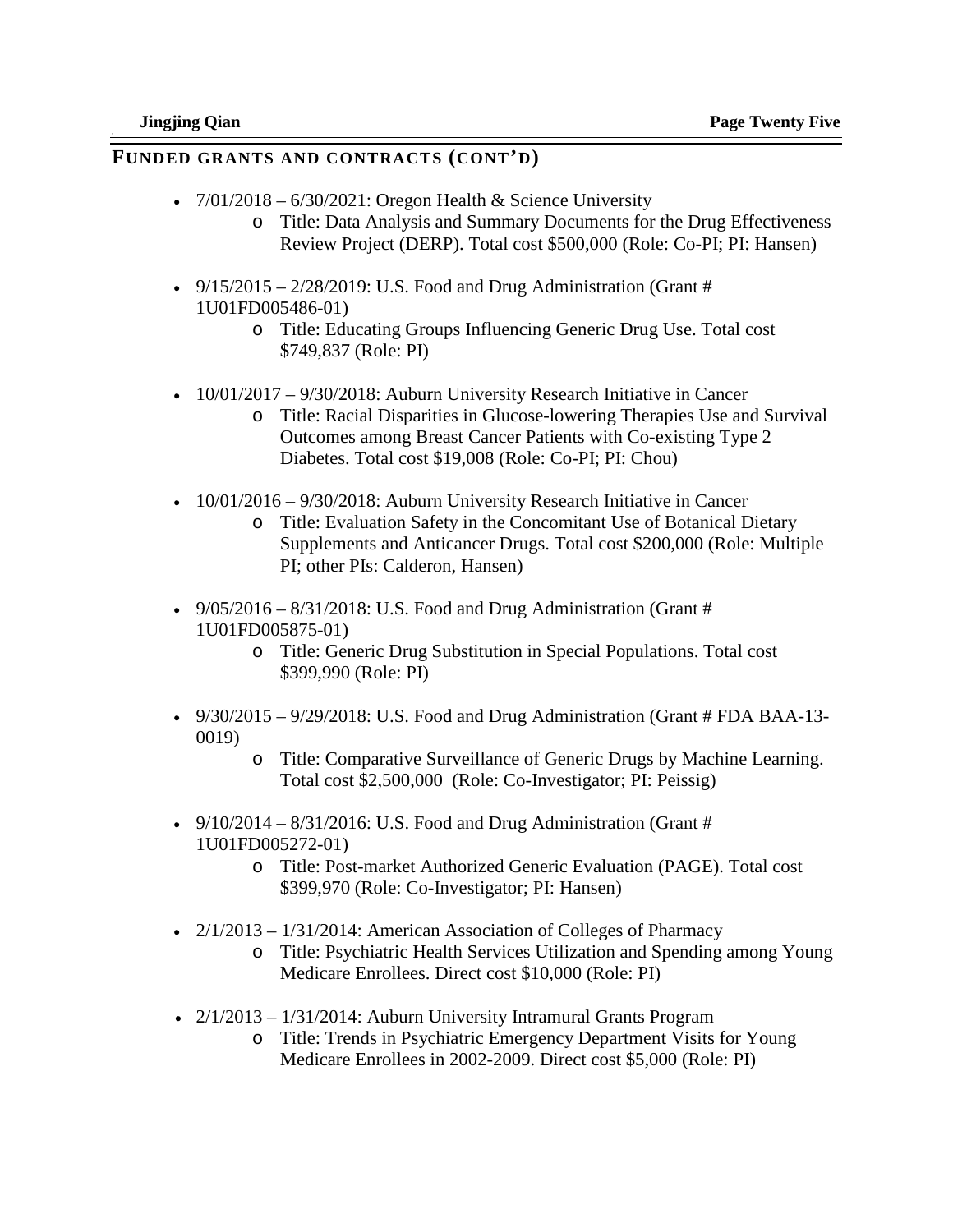### **INSTITUTIONAL SERVICES**

- 2019-2020: Auburn University Harrison School of Pharmacy Graduate Program Committee
- 2019-2020: Auburn University Harrison School of Pharmacy Strategic Planning and Assessment Committee
- 2018-2019: Auburn University Harrison School of Pharmacy Learning Community 5
- 2016-2018: Auburn University Harrison School of Pharmacy Admissions Committee
- 2016-2017: Auburn University Harrison School of Pharmacy Student Honors, Awards, and Scholarship Committee
- 2012-2015: Auburn University Harrison School of Pharmacy Committee for Academic Requirements and Professionalism (CARP)
- 2015: Auburn University Harrison School of Pharmacy Faculty Award Committee
- 2013-2014: Auburn University Harrison School of Pharmacy Communications Group
- 2013: Auburn University Harrison School of Pharmacy Honor Board (alternative)

# **GRADUATE STUDENT ADVISED AT AUBURN UNIVERSITY HARRISON SCHOOL OF PHARMACY**

- 2020 present: Xiangzhong Xue, **non-thesis M.S. advisor**
- 2020 present: Kaniz Afroz Tanni, **Ph.D. dissertation committee chair**
- 2020 present: Cong Bang Truong, **Ph.D. dissertation committee chair**
- 2020 present: Sura AlMahasis, M.S. thesis committee member
- 2020 present: Ritu Tushar Shah, Ph.D. advisory committee member
- 2019 present: Yi Zhao, Ph.D. dissertation committee member
- 2018 present: Nabin Poudel, Ph.D. dissertation committee member
- 2017 2019: Natalie Hohmann, Ph.D. dissertation committee member
- 2016 present: Shahariar Mohammed Fahim, Ph.D. dissertation committee member
- 2016 present: Chao Li, **Ph.D. dissertation committee chair (Li received the PhRMA Foundation Predoctoral Fellowship in 2020)**
- 2016 present: Ahmed Ullah Mishuk, **Ph.D. dissertation committee chair (Mishuk received the PhRMA Foundation Predoctoral Fellowship in 2019)**
- 2016 2019: Tessa Hastings, Ph.D. dissertation committee member
- 2016 2019: Nan Huo, **Ph.D. dissertation committee chair**
- 2015 2019: Ning Cheng, Ph.D. dissertation committee member
- 2014 2018: Md Motiur Rahman, Ph.D. dissertation committee member
- 2013 2018: Yasser Alatawi, Ph.D. dissertation committee member
- 2013: Kerri Carr, Ph.D. advisory committee member
- 2013: Thanasak Lertpichitkui, M.S. advisory committee member
- 2013 2015: Kalyani Sonawane, Ph.D. dissertation committee member
- 2012 2015: Saranrat Wittayanukorn, **Ph.D. dissertation committee co-chair**
- 2012: Seth Hill, M.S. thesis committee member